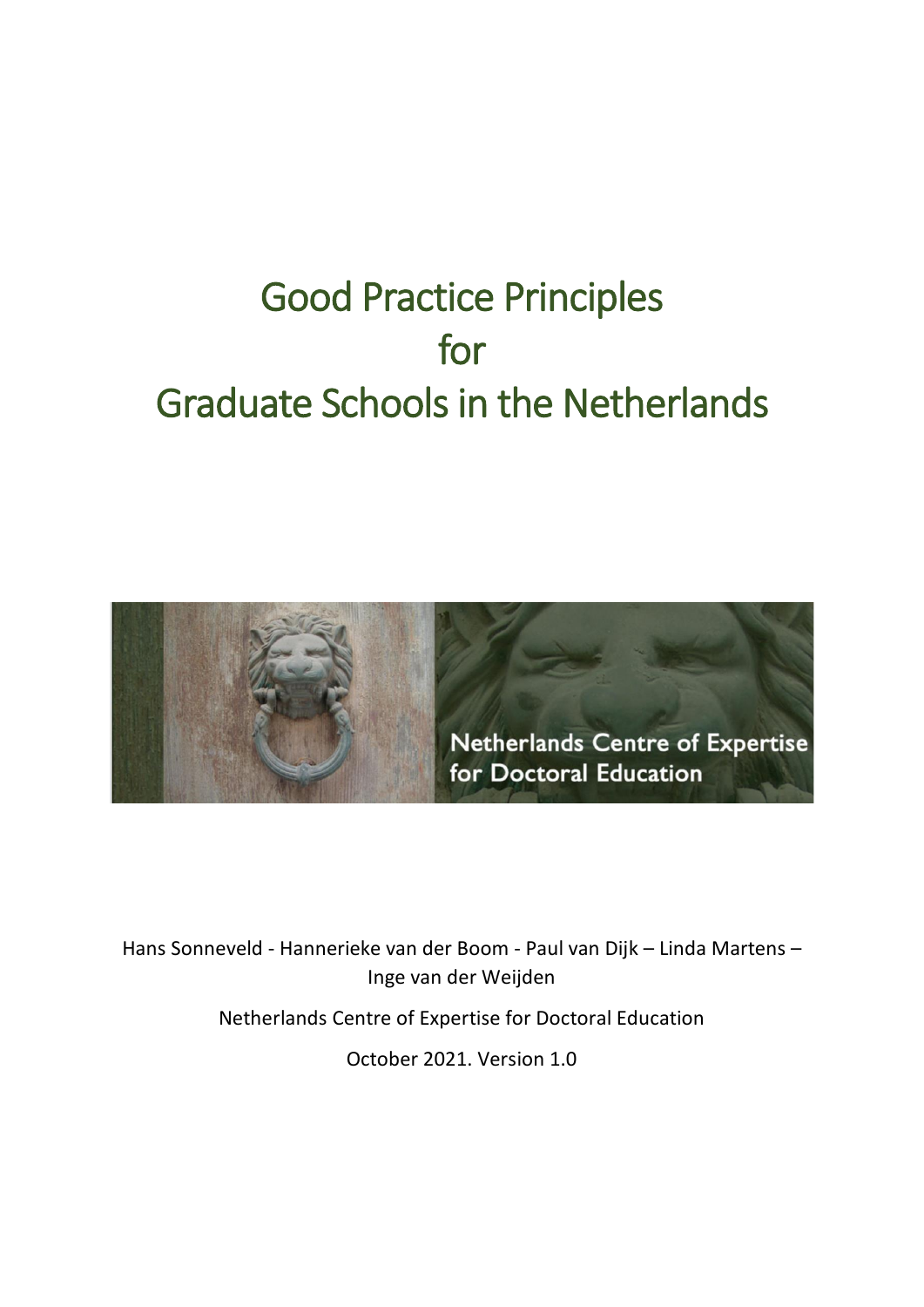# **Contents**

| 3. The Graduate School supports (future) PhD candidates in developing a PhD research project  6    |
|----------------------------------------------------------------------------------------------------|
| 4. The Graduate School takes care of a diligent admission and selection procedure 7                |
| 5. The Graduate School clarifies the expectations towards PhD candidates 10                        |
| 6. The Graduate School gives special attention to external PhD candidates and the preparation of   |
| 7. The Graduate School pays special attention to international PhD candidates 16                   |
| 8. The Graduate School informs PhD candidates about different aspects of obtaining a PhD18         |
| 9. The Graduate School offers a course programme that ties in with the PhD research topic but also |
|                                                                                                    |
| 11. The Graduate School supports PhD candidates in getting a grip on the thesis criteria 21        |
| 12. Coordinators of the PhD programmes hold annual progress meetings with the PhD candidates       |
| 13. The Graduate School evaluates the progress of the candidates at the end of the 1st, 2nd, and   |
| 14. The Graduate School supports the PhD candidates in their preparation of their post-PhD         |
| 15. The Graduate School supports supervisors in their working with the PhD candidates27            |
|                                                                                                    |
| 17. The Graduate School offers support in raising and solving PhD candidates' problems 30          |
| 18. The Graduate School's coordinator has an exit interview with each PhD candidate whose PhD      |
| 19. The Graduate School pays extra attention to chronic exceeding of the time available for the    |
| 20. The Graduate School provides adequate work facilities, including workspace and finances for    |
| 21. The Graduate School periodically conducts research among PhD candidates and supervisors        |
|                                                                                                    |
|                                                                                                    |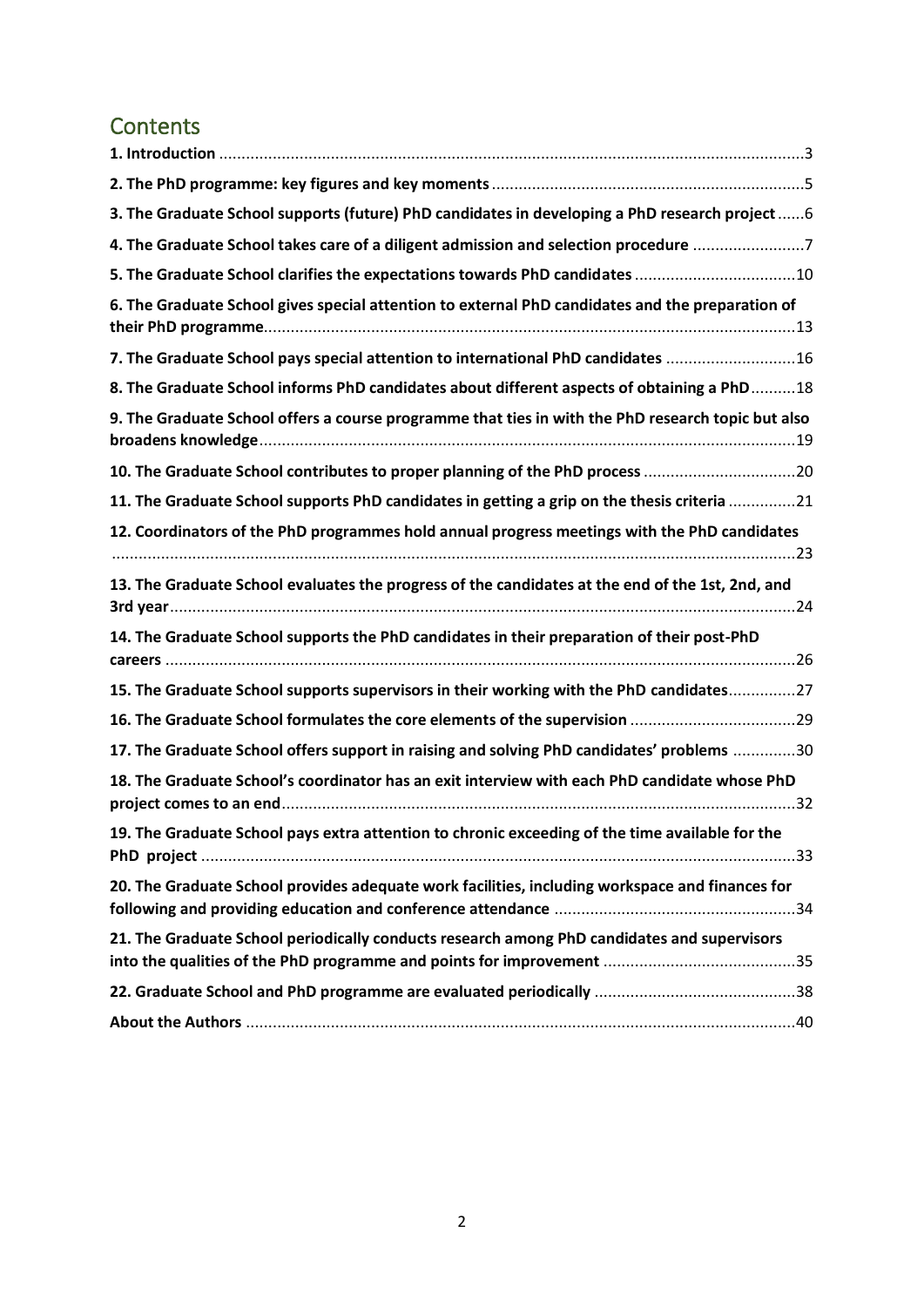# <span id="page-2-0"></span>1. Introduction

Numerous Dutch Graduate Schools have taken important steps in the professionalization of doctoral degrees. However, there is a lack of a regular exchange of ideas and their easy accessibility for colleagues. With this in mind, we will open a Good Practices Principles section on the website of our Netherlands Centre of Expertise for Doctoral Education (NECPO, phdcentre.eu). This report lays the foundation for this.

A new PhD system has existed in the Netherlands for about thirty years now and the research schools and Graduate Schools involved have taken many steps in the development of numerous principles and good practices. The good practices of the Dutch Graduate Schools cover all aspects of the PhD programme. They have also proven to be flexible and innovative. We are now ready for the next phase. In this, we are inspired by our colleagues from the Australian Council of Graduate Research, who took a similar initiative. The Australian Council not only reports good practices but also takes a normative step by speaking of 'principles'. Standing on their shoulders, we will go a step further.

We have reached the point where we can jointly formulate the requirements that a Graduate School must meet. This is a bold and unusual step for the Netherlands. The autonomy of the Graduate Schools and the universities to which they belong is virtually sacred. Everything that comes close to harmonisation makes us wince and is met with resistance. A good example is the development of a questionnaire for a national survey among PhD candidates. While many universities have already organized such a survey in-house in an admirable way, a paralysis arises when, in a collegial consultation, Graduate School specialists try to develop a survey based on all experiences to be carried out on a national scale. Nevertheless, the good news is that persistent colleagues succeeded in launching a first National PhD Survey in the first half of 2021!

The Netherlands Centre of Expertise for Doctoral Education is now taking a bold step. Based on inspiring Dutch practices, we have formulated 19 core principles that a Graduate School must comply with. Mind you, all these principles have been developed in the field and have proven their value locally.

We have another goal in mind. Reviewers who periodically scrutinize research units and the adjacent programs for their PhD candidates, Graduate Schools, or research schools will be offered a point of reference by means of these Good Practice Principles in connection with the formal Strategy Evaluation Protocol 2021-2027 developed by VSNU, KNAW and NWO. Through this practice-based document, they get a good picture of the situation in the Dutch PhD programmes and can use it to evaluate the Graduate School they are reviewing against a yardstick that is not unrelated to the Dutch situation.

Our contribution can also be read in conjunction with the cautious steps that the joint Dutch universities have taken towards "Healthy Working Conditions in the Dutch PhD System".<sup>1</sup> The reader will see that our principles overlap here and there with the topics from the VSNU (Associations of Universities in the Netherlands) document. We will add quite a few principles and work them out in detail.

This document is not the final version. Readers will determine that we have missed important good practices. They will be able to report other variants in certain areas. They will disagree on certain aspects or will know better. We have already taken this freedom ourselves. Sometimes we came across a good practice that, in our opinion, fell short on a specific part. We have introduced this good practice but have corrected it on a certain aspect. An example of this is the statement that external PhD candidates must at least have one day per week to work on their theses. Of course, that must be 2.5 days, evenings included.

We conclude this introduction with a premise. Every good practice presupposes action and initiative on the part of the PhD candidate and is of direct use to the PhD program. However, in no part is it assumed that the PhD candidate has the knowledge and skills from the start to successfully complete his or her PhD program. This can

<sup>1</sup> VSNU (2018) *Een gezonde praktijk in het Nederlandse promotiestelsel*. This document focuses on the following aspects of the doctoral situation: Tightening of the categorization of "types of PhD students" – Regulations as regards the registration and start date of a doctoral programme - Embedding of PhD students in a community of PhD students - Training and Supervision – Review procedures concerning the thesis.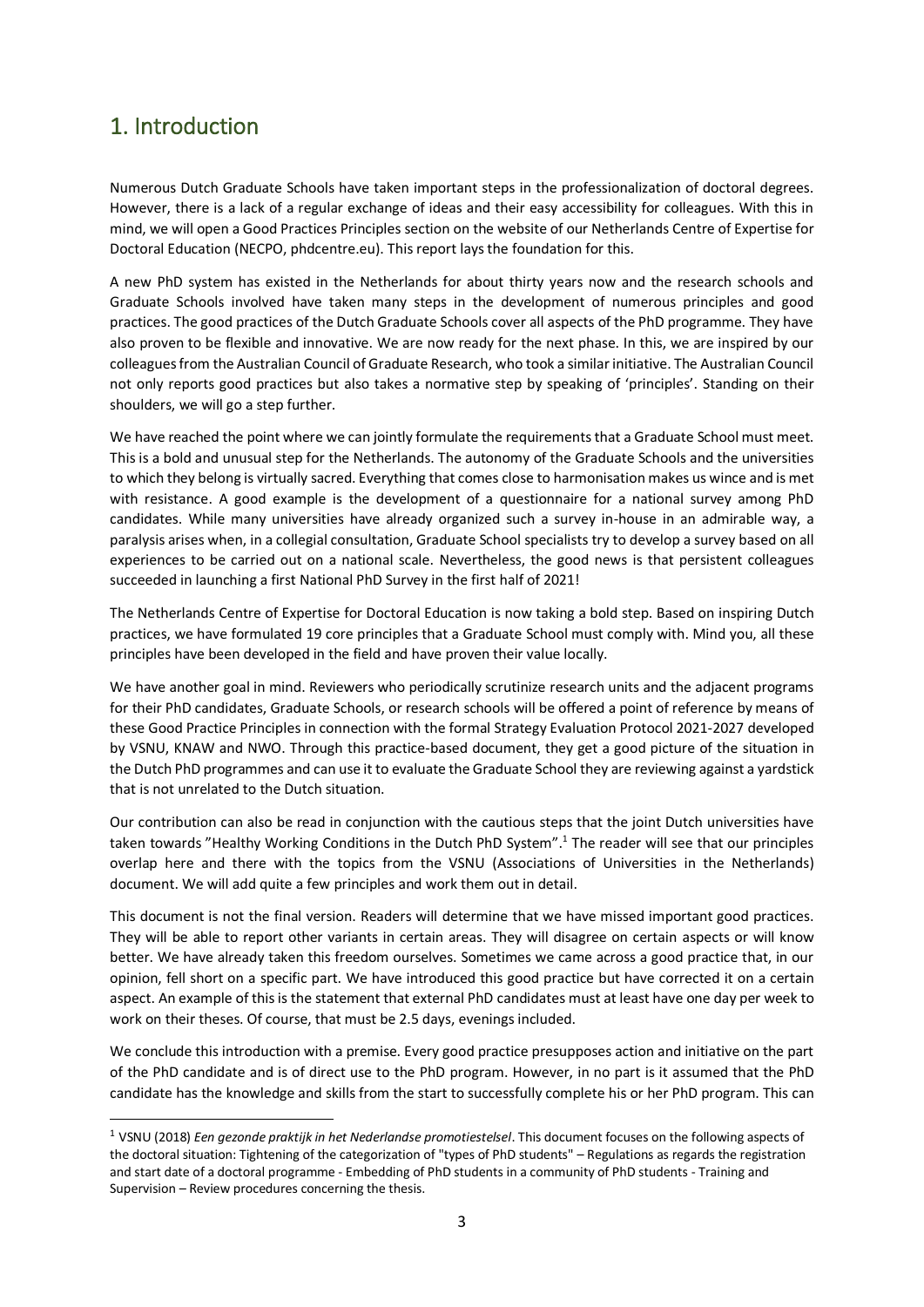differ per candidate. For example, those who followed a Research Master's programme in the same department they are currently doing their PhD research and already worked with their thesis supervisor will have a tighter grip on the implicit rules of the game. Those who come from outside or attended a local Master's programme without substantial research components must be supported by the Graduate School: Making the Implicit Explicit (Lovitts 2007)<sup>2</sup>. Various good practice principles, therefore, also aim to check whether the issue in question is under control or whether there is work to be done. We already know that, in some areas, this is the case for all starting PhD candidates. It is a global phenomenon that PhD candidates are of the opinion that they are not well supported in the planning and management of their projects. A starting point for these good practices is that we do not assume that they will solve this by themselves.

We look forward to your own caveats. This is a living document in constant development. But if you want to evaluate your own Graduate School practices, start with these principles.

*Netherlands Centre of Expertise for Doctoral Education, October 2021*

Reader's guide:

Each good principle has three specification levels. First, you will find the good practice principle, formulated in its most comprehensive way. Second, in many cases you will find specifications of the leading principle. Third, we have taken the space for further elaboration, often based on available and concrete good practices.

<sup>2</sup> Lovitts, B.E. (2007) . *Making the Implicit Explicit. Creating performance expectations for the dissertation.*  Sterling Virginia: Stylus Publishing.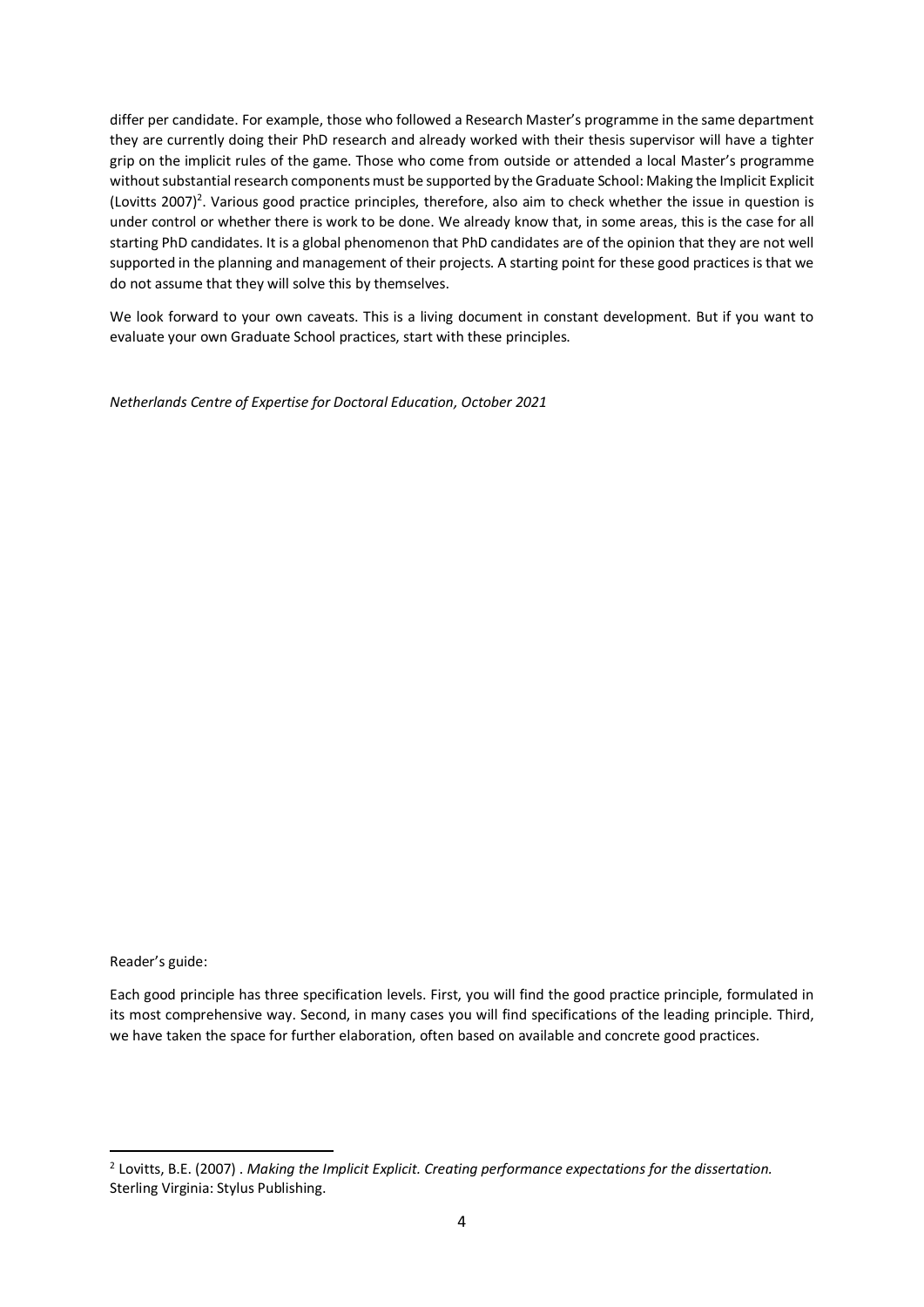# <span id="page-4-0"></span>2. The PhD programme: key figures and key moments

# • **Intake minimum**

In view of a viable PhD programme – think of the critical mass needed for the courses - an intake of at least 10 PhD candidates per year per Graduate School is expedient.

#### • **Success rate**

A minimum success rate of 75% per entering cohort of full-time PhD candidates.

#### • **Time to degree, duration**

On average, handing in the thesis does not exceed 6 months as compared to the duration of the programme agreed at the start. For example, in the case of a four-year process, it is acceptable if the thesis is submitted for assessment no later than the 54th month.

#### • **Number of supervisors**

Supervision by at least two supervisors, and preferably not more than 4.

#### • **Number of PhD candidates per primary supervisor (i.e.,** *promotor***)**

Depending on the research unit and distribution of PhD candidates over staff members (e.g. assistant and associate professors, senior researchers) in the department and depending on the qualities of the primary supervisor, the Graduate School adopts regulations regarding the number of PhD candidates per primary supervisor.

#### • **Progress assessments**

There are three progress assessments and an exit interview.

#### • **Go/no-go decision**

The first of the three progress assessments has the character of a go/no go decision.

#### • **Study load**

The training programme for full time PhD candidates has a study load of 20–30 credits (ECTS). The training programme entails the entire range of developmental activities like courses, workshops, training courses, seminars, journal clubs, retreats, conference papers or posters, attending courses in teaching, and career-oriented activities.

#### **Contact and support**

The Graduate School should have contact persons in place to support and inform PhD candidates, such as a graduate school / PhD coordinator, confidential advisor/person of trust, and/or ombudsperson. This facility can be shared with other Graduate Schools or the larger organisation.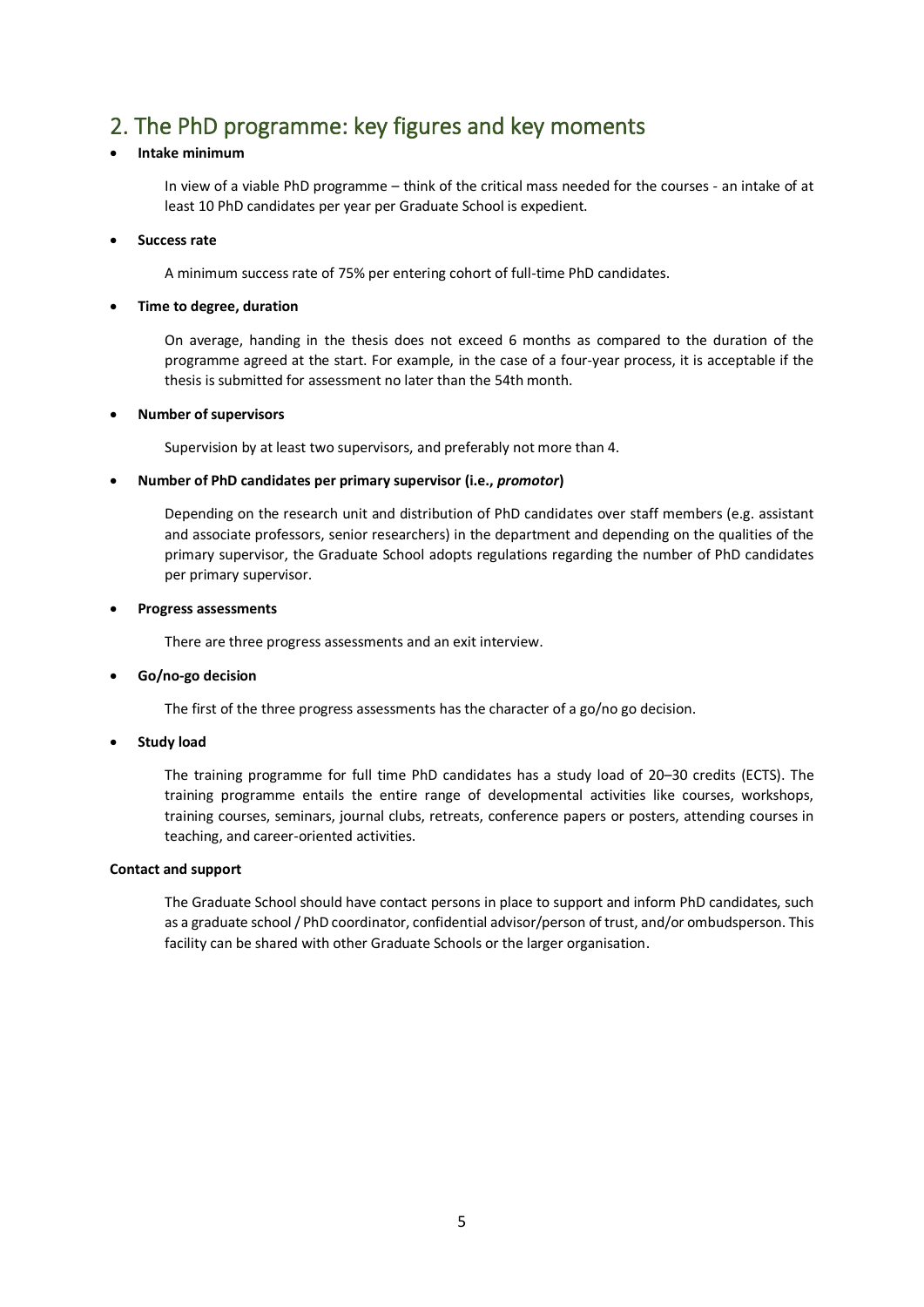# <span id="page-5-0"></span>3. The Graduate School supports (future) PhD candidates in developing a PhD research project

# **Graduate Schools may decide to offer future or current PhD candidates support in writing a PhD research proposal or in the appropriation of a project developed earlier by, for example, their supervisors.**

In this respect, the Graduate School can offer a course as part of a Research Master's programme, or the first year of the PhD programme. We consider this part of the Good Practice Principles to be optional. PhD candidates can benefit from this kind of support, but there are more paths that lead to workable PhD project.

An advantage of such a course is that a lot of work can be taken off the hands of (future) supervisors. Searching for important literature, writing the literature review, planning a research project, and getting a grip on the requirements for a thesis can be efficiently transferred into the course context. This does not mean that the individual (prospective) supervisors do not play an important role in this. When it comes to the specific direction and content of the research, including choices regarding the data collection, methods used, and other necessary choices and constraints, the supervisors are of course the first discussion partners for the (prospective) PhD candidates. Agreement reached by mutual discussion and expression of expectations is essential for a good start of the PhD project.

#### **The PhD candidates should acquire skills, through personal guidance or a course, with regards to:**

- the formulation of a research proposal, including a hypothesis or research questions and sub questions;
- the development of a solid research design, including a realistic and feasible planning within the constraints of the contract period;
- the research skills for their development into an independent researcher, as well as into an academic professional;
- the formulation of a research proposal;
- an introduction to be able to choose between different research strategies and methodologies of data collection;
- how to manage themselves and their supervisor(s) (i.e., self-management, time-management, projectmanagement, planning, and communication skills);
- their ability to critically reflect on their own writing and assess the scientific quality of scholarly publications;
- how to ask for and provide feedback on their performance and that of their supervisors and on the process of the PhD project in a respectful way; and
- how to manage themselves and their supervisor(s).

### **Topics of specific sessions (in case of a course format, mostly the case within a Research Master context) could be:**

- in search of a research topic;
- interviewing experts and planning the project;
- the format of a PhD proposal;
- searching for important literature;
- theory, hypothesis, and claim;
- originality;
- from topic to question; and
- research design.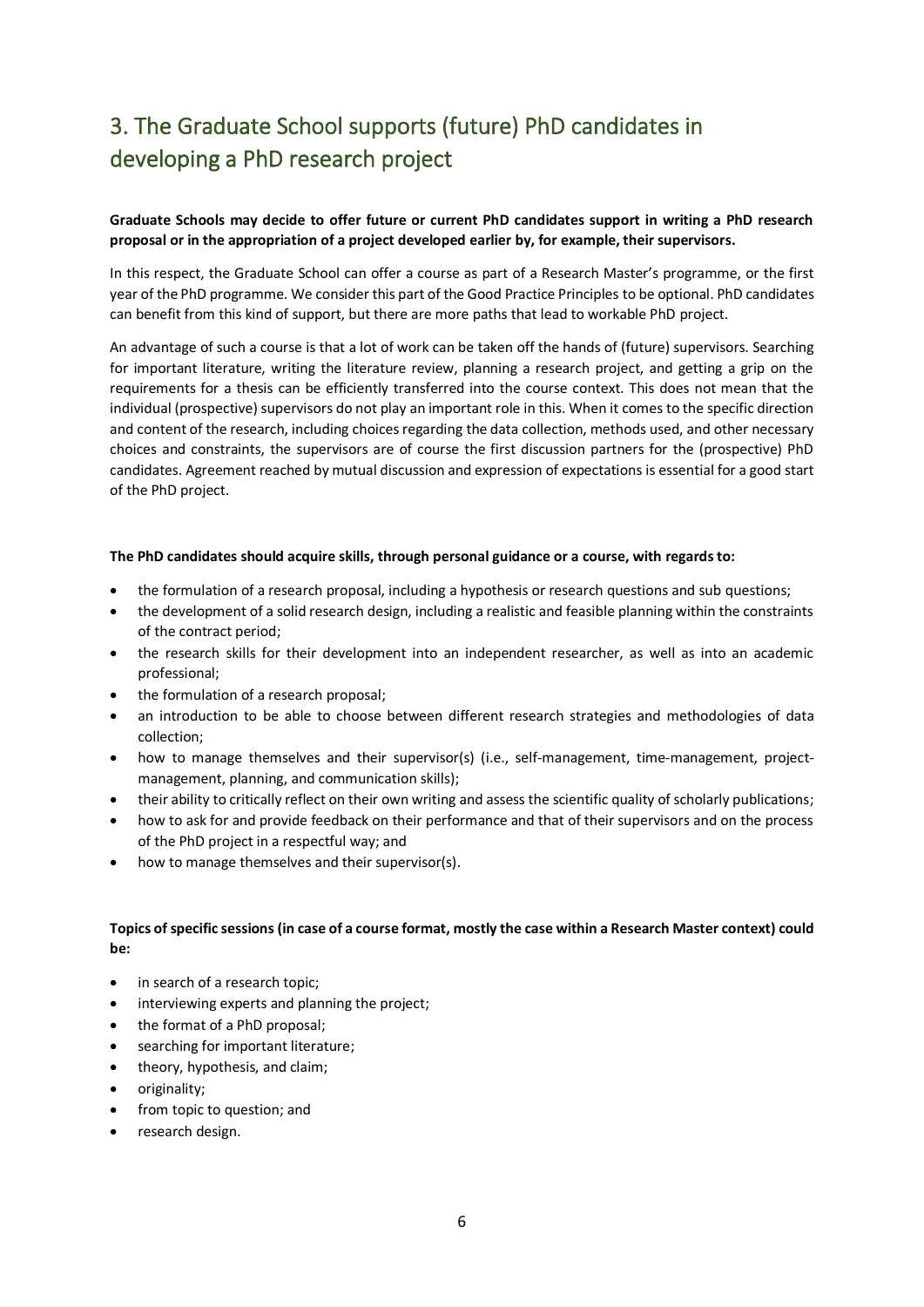# <span id="page-6-0"></span>4. The Graduate School takes care of a diligent admission and selection procedure<sup>3</sup>

**In this part, the core principles of a diligent admission procedure are mentioned, building on good practices and expertise that have already been developed in Graduate Schools. Principles of transparency, equal chances and treatment of candidates, and open procedures are key, as well as safeguarding and assessing the availability of expertise as regards topic content and methodology. Procedures should be aimed at providing optimal conditions for transparent selection criteria, slowing down in case of haste or doubt, aiming at a flying start for the candidate, consultation of colleagues who worked with the candidate, meeting the candidate in real life.**

#### • **Inventory of best departmental practices**

Experienced supervisors have collected much knowledge about the best way to select candidates. The biggest mistake a Graduate School can make is to assume that a 'selection policy' must be built from scratch. Every Graduate School should realize that experienced colleagues have developed a successful selection style and have laid down their own selection principles. In some cases, also Human Resource Departments have proven to play an important role in this respect.

### • **Equal treatment of candidates**

The Graduate School needs to guarantee that candidates for PhD positions can count on a comparable and careful treatment, in whatever unit of the organization. Decreeing selection principles and the exchange of best practices is essential.

# • **Open procedure or finding other ways to avoid 'easy admission'**

As a rule, the selection procedure is based on the principle of an open procedure with equal chances. We advise against taking big risks by just accepting a candidate for a PhD project without comparison with other candidates. However, comparison is not always an option if a possible candidate brings his or her own scholarship. The golden rule remains that a candidate must be scrutinised and selected based on his or her merit, motivation, suitability for the project, and match with the supervisors. The Graduate School should always consider whether the candidate fits the above-mentioned golden rules and will not be accepted just 'because the money is available'*.*

# • **Safeguarding the availability of topic and methodological expertise in the supervision team, consisting of members of one department or several ones**

Easy admission is a risk if external candidates are turning to us with their own financial means, for example a governmental scholarship. We could be tempted to accept the candidate, even if we are not completely sure whether the necessary substantial expertise is available in our research group. The primary supervisor must be an expert in the field and the supervision team must be composed as such that content as well as methodological expertise is safeguarded. The Doctorate Board (or the Dean, scientific director, admission

*<sup>3</sup>* Source: *Selection & admission of doctoral candidates. Manual for doctoral programs, Graduate and research schools* (Sonneveld 2016). http://www.phdcentre.eu/inhoud/uploads/2018/02/Selectie26416.pdf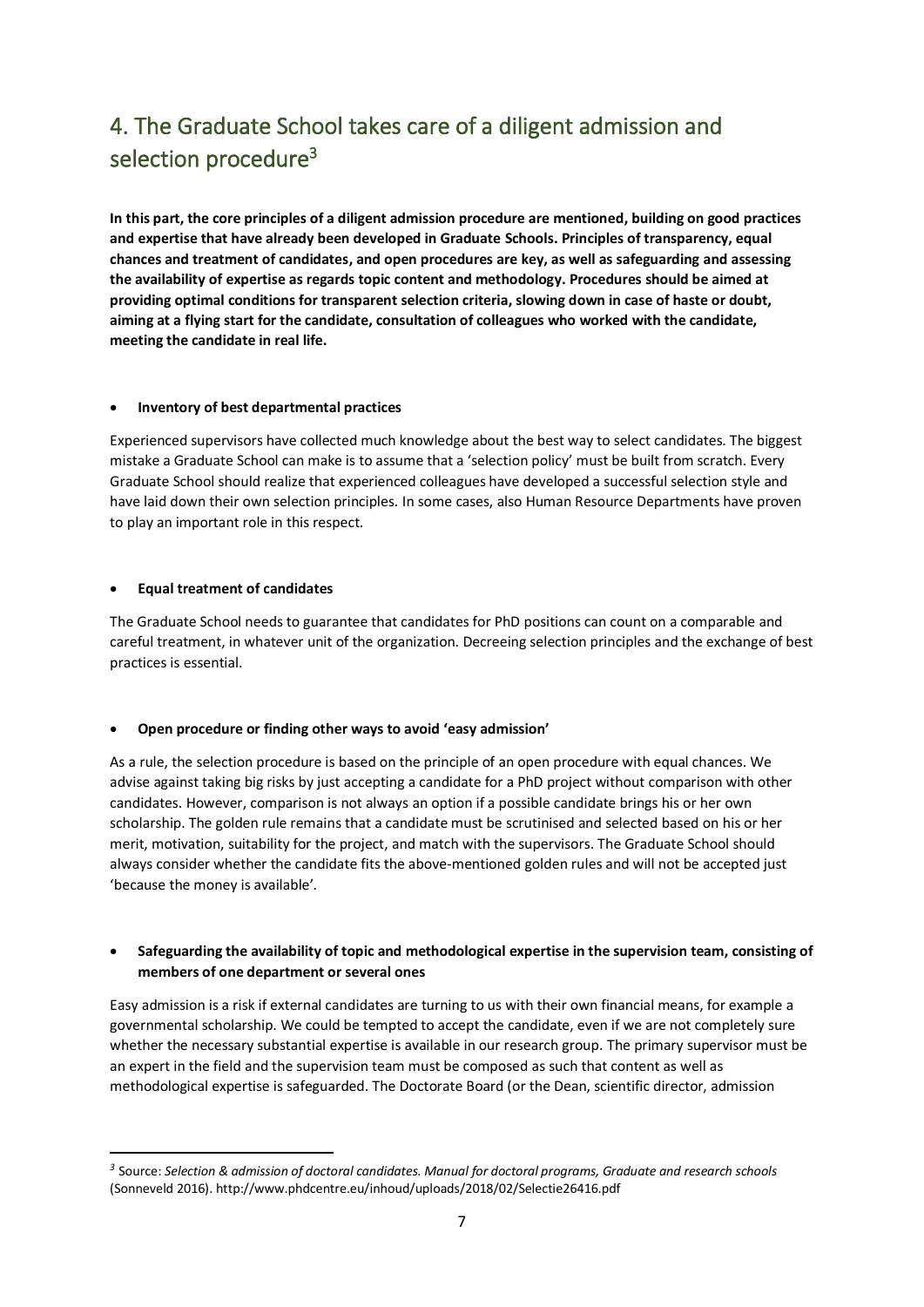committee, etc.) must verify that the topic matches the expertise of the supervisor(s) and that the topic (and therefore the candidate) is not too isolated from the other research activities within the department.

### • **Creating transparency with respect to criteria**

We list criteria that need to be included in the standard repertoire of every selection committee. These are not the same as those used in assessing the progress of an accepted candidate!

#### • **Slowing down in case of haste and doubt**

Sometimes, selection committees function under time pressure. An external party has put financial means at our disposal. The research group works with international partners and must observe deadlines. These can be circumstances giving the selection committee a sense of urgency. A sense of urgency together with a lack of adequate candidates is a recipe for stopgap appointments. However, unfortunately, it is not always possible to take time in projects with strict deadlines. Together with its partners, a Graduate School should make EU projects more flexible to find the right persons. In the dynamics of EU consortia, deadlines are often exceeded in the preparatory phase, and that often leaves less time for PhD recruitment. Project partners should be aware of that and can at least be part of the solution.

#### • **Aiming at a flying start**

During the selection process, a candidate should be able to present a thoughtful set of research ideas, preferably in the format of a research proposal. Or, in the case of a project developed by staff members, to comment in detail on the strengths and weaknesses of that plan. The process of the internalization of the project should have started before the start of the doctoral trajectory.

# • **Considering prior experiences with the candidate**

A good way to get to know a candidate is to consult colleagues or other referees who had gained experience with him or her in earlier situations.

# • **Meeting the candidate prior to the final decision**

In the first round of an admission procedure, candidates may be interviewed online. When we have almost arrived at a final decision, a meeting with the potential candidate is essential. If a candidate is not prepared to travel for an in-depth discussion of his or her candidature, the candidate's motivation may be doubtful. If possible, provide the candidate with financial support to make this meeting possible. Of course, we must adapt to specific COVID measures, but only in such extreme circumstances.

# • **Seeking different perspectives on the candidate**

Instead of meeting the candidate with the plenary committee, it is valuable to organize meetings with the candidate in consecutive, one-on-one meetings. The committee will get a richer picture of the candidate.

# • **Golden rule: Seeing the candidate work**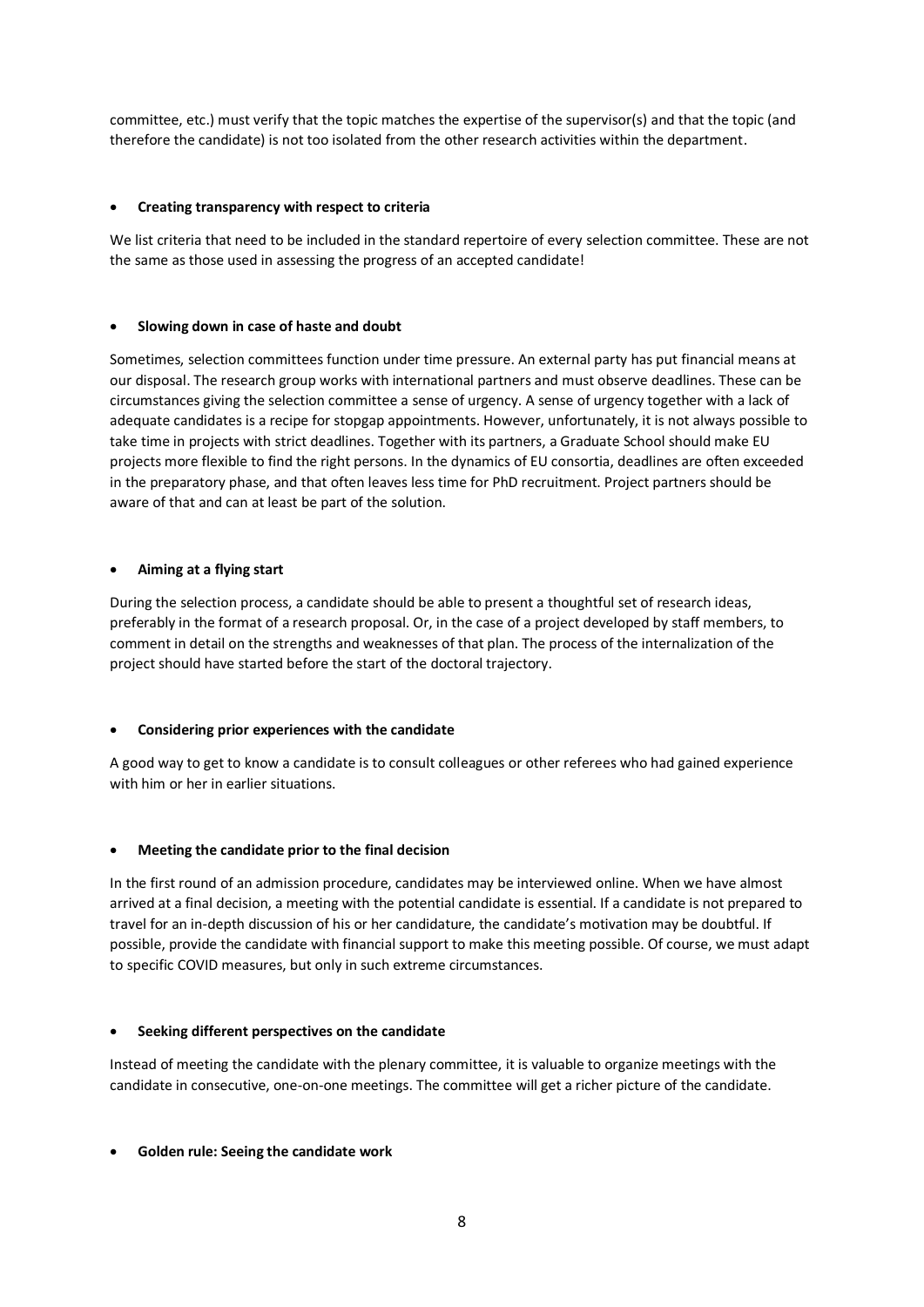If it is at all possible, the committee should see the candidate in action in relation to the project or the project proposed by the candidate. In the first instance, consider asking the candidate to write a research proposal or comment on a research idea by the research community the future candidate will be part of.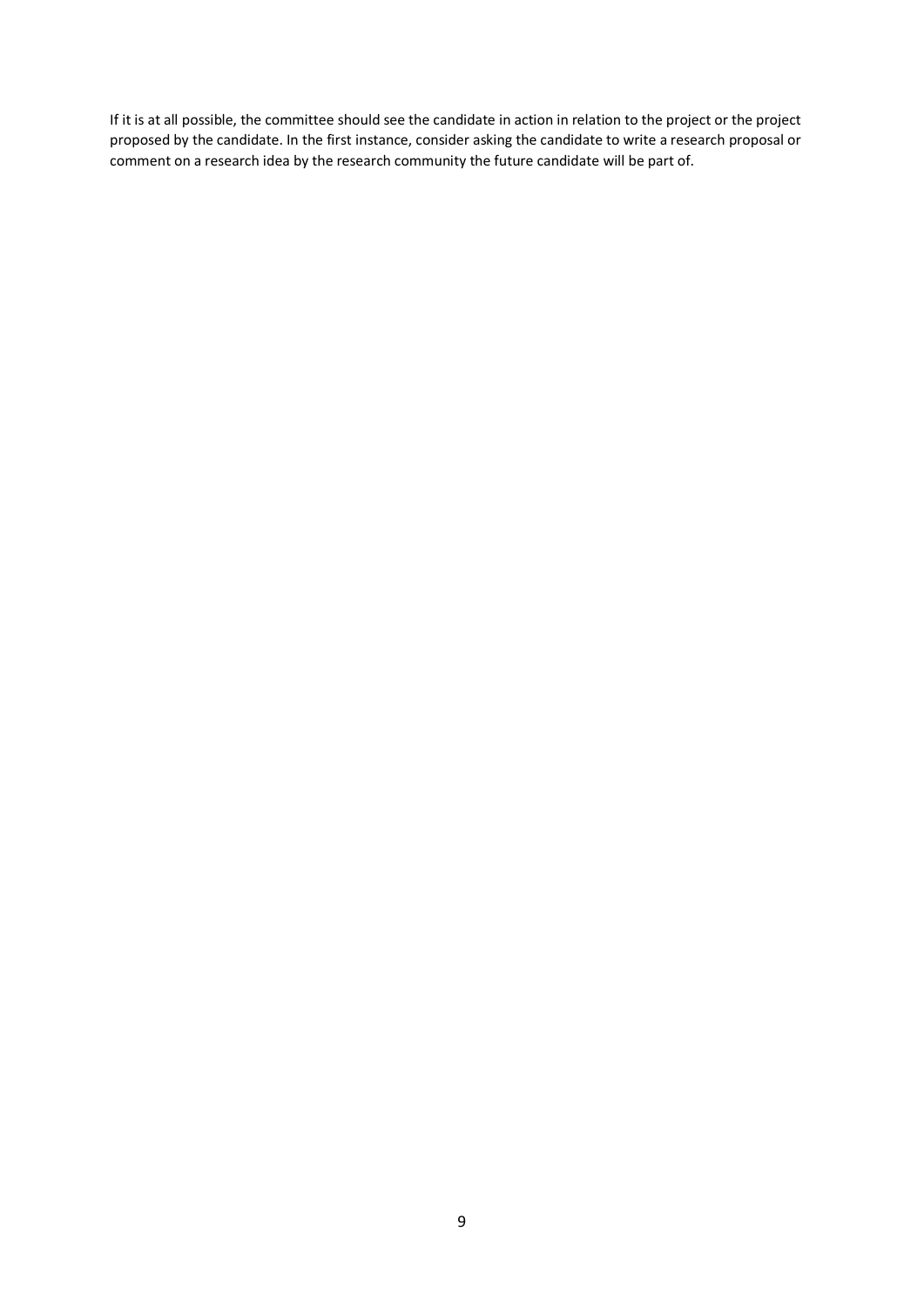# <span id="page-9-0"></span>5. The Graduate School clarifies the expectations towards PhD candidates

# **5.1. The Graduate School makes expectations explicit at a general level, for example on the website or in Graduate School brochures.**

An example<sup>4</sup>:

- **Be professional.** Be aware that all supervisors are unique human beings with their strengths and weaknesses. You will need to adjust to certain ways of behaving and, if something bothers you, address it.
- **Be committed**. Be aware that the PhD journey will be lengthy and not always easy and that your initial motivation can be hard to maintain. If things are tough, do not despair. Carry on and talk to your colleagues or supervisors. It is a stage most PhD candidates go through.
- **Be available.** Be aware that the success of your project is a joint responsibility. Be aware that it is your PhD project, and it is also your responsibility to arrange meetings with your supervisor. Be well prepared when meeting with your supervisor and ensure that your supervisor can also be prepared by sending him or her your material well in time to be read. Make sure that you get the time you need from your supervisor while being aware of his/her time constraints.
- **Be consistent and clear.** Be aware that being honest about your progress and your expectations is key to the success of your project. Use wisdom and tact to address possible issues. Be clear and honest about your research progress and struggles. For instance, prepare the meeting with your supervisor by sending him/her a list of discussion points beforehand. Use the meeting with your supervisor to clarify your research problems. Make notes of the discussion and what steps to take next.
- **Be time aware.** Be aware that planning is one of the harder things to do in research and that the original plan is almost certainly going to change. Keep track of the time you spend on a particular issue. On a regular basis, discuss this with your supervisor and what steps to take next. Discuss short-term goals with your supervisor and celebrate your successes together.
- **Be willing to receive feedback.** Be aware that receiving feedback is extremely helpful for your progress. Keep in mind that feedback is meant to help you and is not targeted against you as a person. Feedback is needed to advance your project. If it is not forthcoming, ask for it and use the feedback to your best advantage. Do not be afraid to ask for feedback at an early stage, this prevents you and your supervisor from going in separate directions. If you experience the feedback as unhelpful, reflect on it for a while (with others) and discuss it with your supervisor in a professional and inoffensive way. When your supervisor has helped you or has been complimentary, show your appreciation.

<sup>4</sup> Source: *Golden Rules for PhD Supervision* (Leiden University 2019).

http://www.phdcentre.eu/inhoud/uploads/2021/08/golden-rules-phd-supervision-1.pdf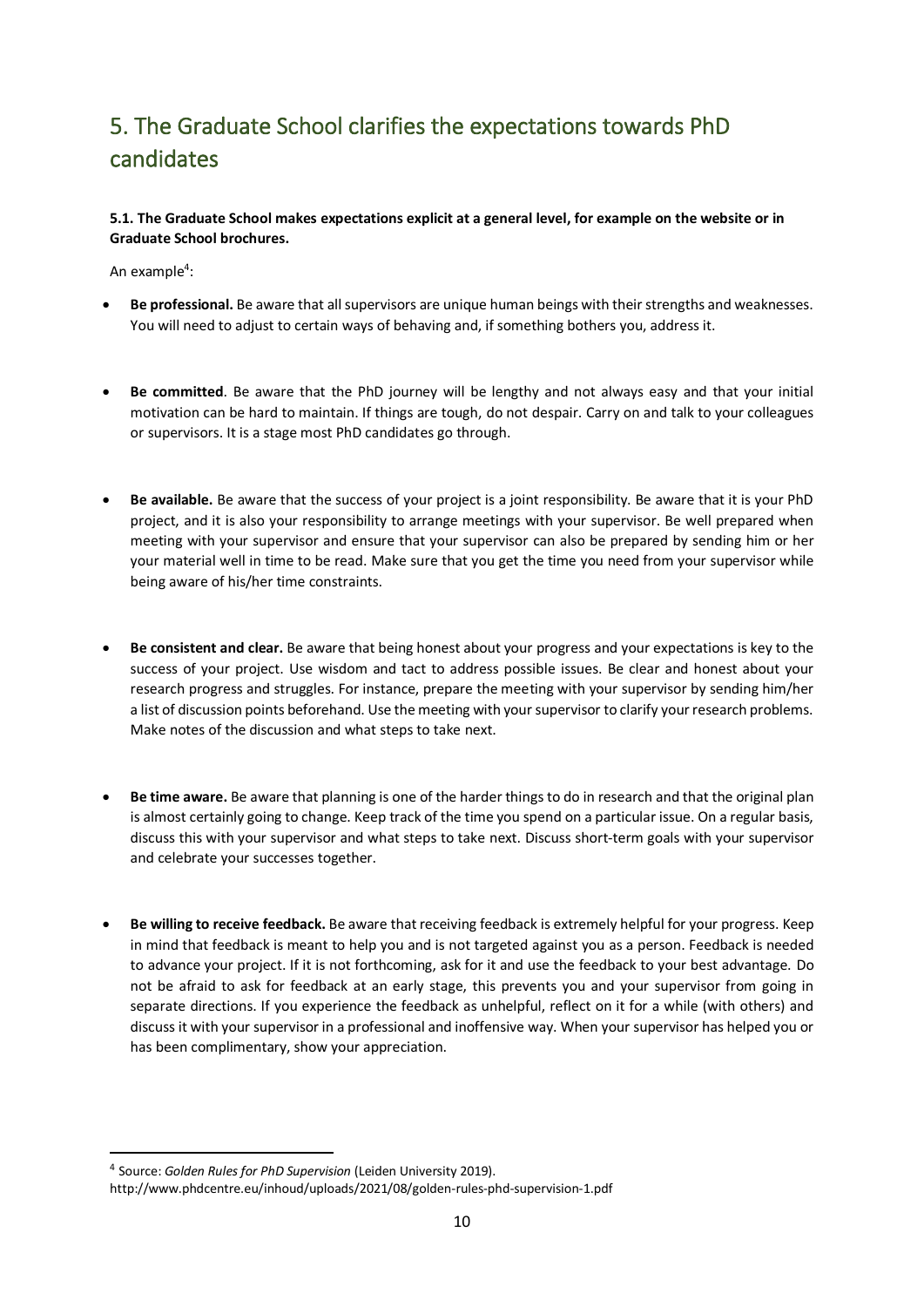- **Be willing to give feedback.** Be aware that feedback on supervision can always be helpful. Supervising a PhD candidate is a hard job. You can help your supervisors by giving open feedback about their supervision, always with respect and consideration.
- **Be aware of stressors.** Be aware that your life involves more than your work. Manage your stress level and respect your boundaries. Also talk to your colleagues and peers about their struggles with doing research; sharing the same experience helps to manage the difficulties of life as a PhD candidate. Maintain the communication with your supervisor and remember that your supervisor has followed the same path before you and can also help you to put things in perspective.
- **Be future-oriented.** Be aware that you need to think about your career after graduation. There are very few jobs in academia. Take this into account. Most PhD candidates start thinking about their next career step during their 3rd or 4th year, which is (too) late. Spend some dedicated time on this issue already in your 2nd year. Your supervisor, the person who knows you the best professionally, can advise you. The university regularly organises events and courses that can provide you with more information and may even have career counselling options. Work on your network. Let the outside world know who you are. Do not underestimate the time this takes.

### **5.2. The Graduate School clarifies the expectations at an individual level.**

### • **Leading principle**

A Training and Supervision Plan is drawn up by every PhD candidate and his or her supervisors at the Graduate School, at the start of the project (usually within 3 months).

# • **Brief Description**

The PhD candidate and supervisors must fill in progress forms in the first three years of the PhD programme. Every form fits into the specific stage of the PhD trajectory. By way of the form, the School management also collects information for the PhD Database. The forms illustrate the evaluation practices in three consecutive years.

#### • **Other options for clarifying expectations**

The Training and Supervision Plan is not the only document in which expectations can be recorded. Other forms and documents are conceivable if the following objectives are met, applicable to all categories of PhD candidates**:**

- clarifying the rights and duties of PhD candidates;
- clarifying the evaluation criteria with respect to definite research plan;
- planning the evaluation of the supervision;
- agenda setting for meetings between supervisor and PhD candidate with respect to:
	- o research planning;
	- o educational activities (attending PhD courses, etc.);
	- o lecturing duties;
	- o discussion of definite research plan (e.g. 8th month paper);
	- o publication strategy;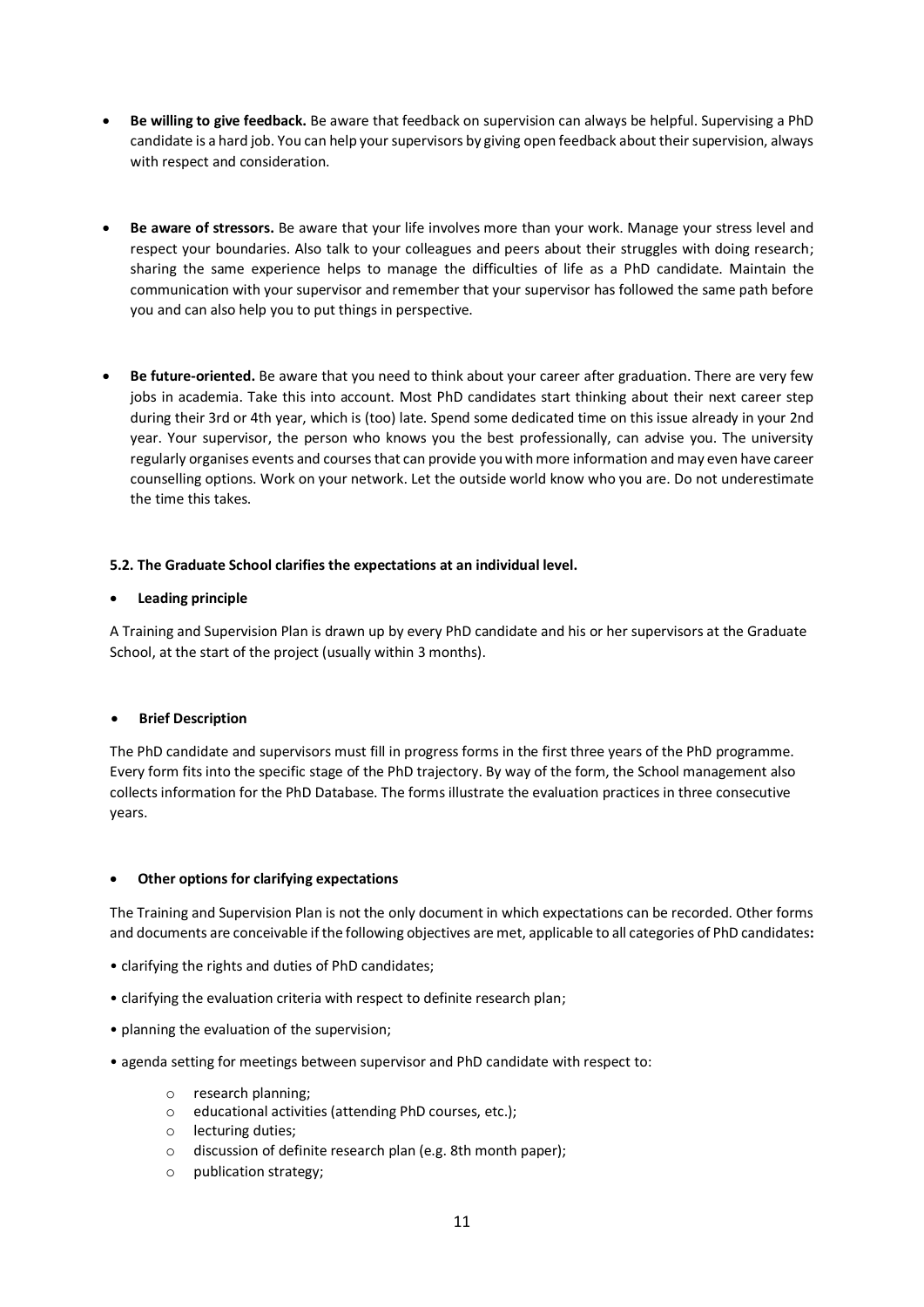- o labour market preparation; and
- o supervision practice.

• checking important managerial and context issues (exemption from Dutch MA exam, utilizing external grant possibilities);

• collecting information for input in PhD Database.

#### • **Institutional context**

Filling in the forms and the approval procedures belong to the standing practices of the Graduate School. They accompany the continuous care for a well-planned PhD programme.

#### • **Implementation**

The authorized person regarding the PhD programme/Graduate School (the Dean, academic director, manager, coordinator) informs the PhD candidates about filling in the Training and Supervision Plan (digitally or in hard copy format). Upon providing the requested information, the information is checked on behalf of the Graduate School.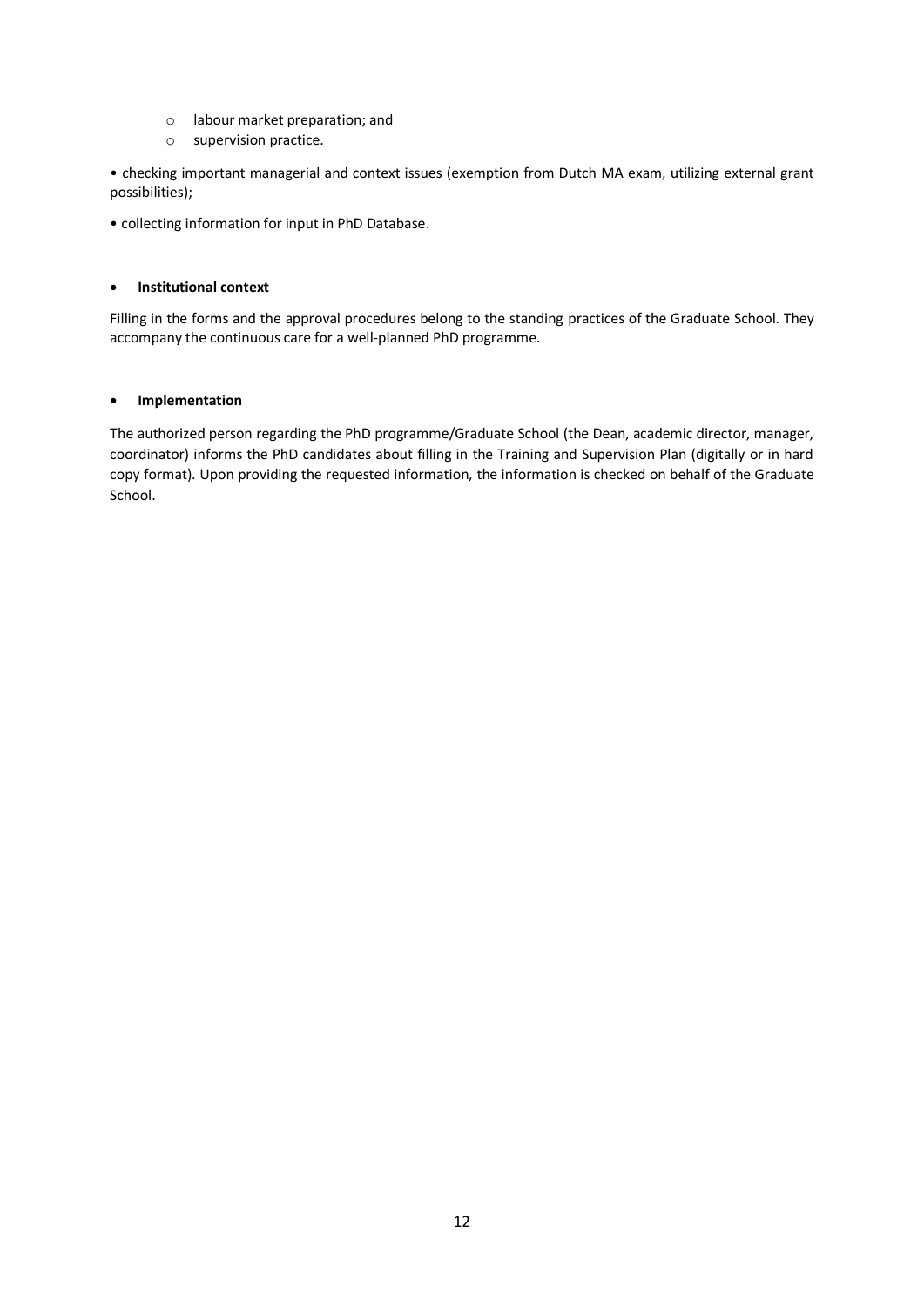# <span id="page-12-0"></span>6. The Graduate School gives special attention to external PhD candidates and the preparation of their PhD programme

# **6.1. The Graduate School supports prospective external PhD candidates in the preparation and implementation of a PhD programme. 5**

- The external PhD candidate may attend a preparatory programme.
- Qualities of this programme:
	- $\checkmark$  The prospective PhD candidate is well informed about the conditions for doing a PhD at the Graduate School.
	- $\checkmark$  The programme is offered by PhD holders and takes about 6 months.
	- $\checkmark$  The programme is completed before a final decision is taken on starting a PhD trajectory.
	- $\checkmark$  The programme also includes the introduction to possible supervisors.
	- $\checkmark$  The programme includes professional searching for and commenting on relevant literature and writing a literature review (first draft).
	- $\checkmark$  The programme provides for writing a PhD proposal.
- The goal of the programme is to gain insight into:
	- $\checkmark$  the feasibility and workability of the conditions (in terms of time, work, and private circumstances);
	- $\checkmark$  what kind of a candidate we have in front of us: the sure winners, the 'subject grasshoppers' (cannot make a choice), the insecure candidates with potential, the ones who should not start;
	- $\checkmark$  how to arrive to a "go" or "no-go" decision for the prospective PhD candidate.
- In case of the absence of a preparatory programme, the prospective supervisors ask the potential candidate to write a PhD proposal.

# **6.2. The Graduate School ensures a careful consideration regarding the acceptance of external PhD candidates and keeps track of excessive numbers of external PhD candidates. This means that:**

- potential supervisors never make acceptance and rejection decisions alone but consult peers or future cosupervisors;
- the Graduate School warns potential supervisors of the temptation that reads .... 'It costs us nothing, why not take the gamble ...?';
- the Graduate School emphasizes never to accept a prospective PhD candidate if the PhD project is the first independent research experience of the candidate;
- the Graduate School ensures that a PhD programme is never started without a scientifically sound and feasible PhD proposal.

# **6.3. The Graduate School and supervisors ensure that the candidates meet the following requirements:**

- stamina;
- the ability to postpone the experience of a reward;
- the ability to work in isolation;
- the ability to manage<sup>6</sup> and work with the supervisor;

<sup>5</sup> These recommendations are inspired by: a) *Guidelines and Expectations External PhD candidates*, Tilburg Law School (update 2020) and b) Hello, E. & Sonneveld, H., *Promotietrajecten van duale en buiten-promovendi*, (Utrecht: Nederlands Centrum voor de Promotieopleiding / IVLOS 2010).

<sup>6</sup> Cf Phillips, Estelle M. and Derek S. Pugh (2007), *How to get a PhD. A handbook for students and their supervisors*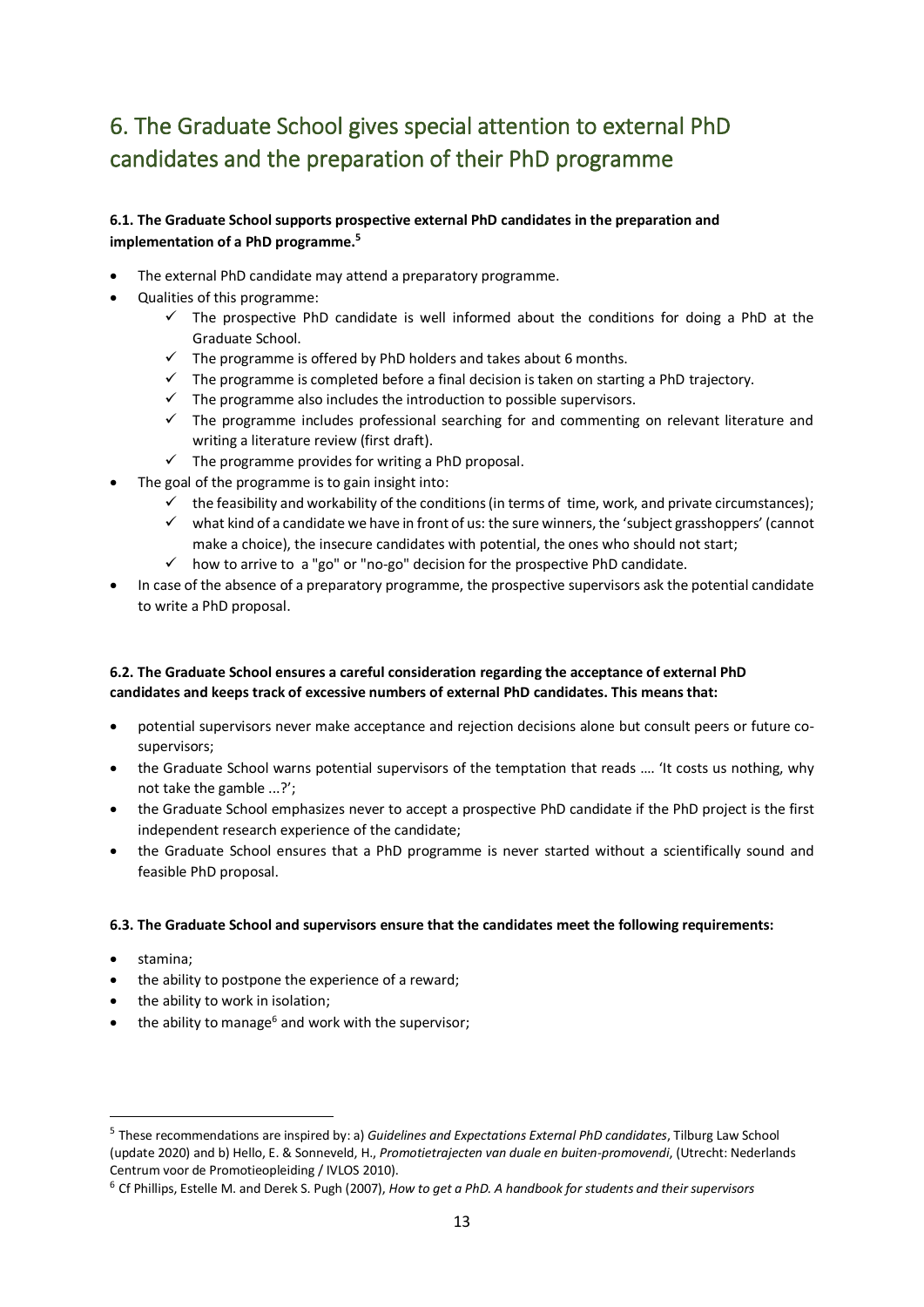$\circ$  the ability to detach themselves from the professional practice that they perhaps make the topic of the PhD project, to avoid an over-practical research design.<sup>7</sup>

### **6.4. The Graduate School and supervisors clarify the expectations vis à vis the PhD candidates.**

External PhD candidates:

- spend at least  $16-20$  hours a week on their theses<sup>8</sup>;
- draw up a Training and Supervision Plan in consultation with their supervisors. They deliver this to the Graduate School within three months. In this plan agreements are made, among other things, about the frequency, kind and content of the supervision and the requirements regarding the (development of) competences of the PhD candidate. The Training and Supervision Plan is used as the basis for the first-year assessment;
- are integrated in the PhD progress monitoring system, including the go/no-go decision and subsequent 2nd and 3rd annual evaluations; and
- take the initiative for a feedback/contact moment with the supervisor at least six times a year.

### **6.5. The Graduate School clarifies the expectations vis à vis the PhD supervisors.**

PhD supervisors:

- are first or second supervisor of a maximum of PhD candidates, to be specified by the Graduate School. In general, a supervisor can act as daily supervisor ('dagelijks begeleider') of 5 PhD candidates;
- are responsible for a rigorous pre-entry selection. They do this by having a potential external PhD candidate screened by two other senior researchers (not being the intended (co-)supervisors). For more information see principle 4;
- are responsible for checking and complying with the agreements on supervision, as agreed upon in the Training and Supervision Plan;
- have a feedback/contact moment with the external PhD candidate at least six times a year, including the moment for a go/no-go decision;
- must register an external PhD candidate at the Graduate School as soon as the PhD proposal is approved;
- ask management assistants to arrange a Hospitality Agreement for the external PhD candidate so that he or she has access to all facilities as soon as possible;
- guide their external PhD candidates regarding data management and scientific integrity;
- resist the temptation of 'soft' or passive supervision (being complacent, 'just start reading and then we will meet again', or fear of intervening in case of stagnation);
- ensure proper planning of the process and segmentation of the project, e.g. by writing articles and conference papers.

# **6.6. The Graduate School registers PhD candidates upon their acceptance and the actual start of the PhD project.**

In general, Graduate Schools do not have a complete overview of the total PhD population, because external PhD candidates are often not enrolled or registered at the Graduate School until right before they are going to

 $<sup>7</sup>$  For example, one can think of managers, lawyers or educationalists who are eager to solve concrete practical problems</sup> while neglecting deeper causes of the problem or other formulations of the problem.

<sup>8</sup> On average, external PhD candidates will take about 6–7 years to complete their PhD process. If starting external candidates are at the very beginning of their PhD research, one day a week for working on the thesis does not create workable conditions. Assume 2½ days a week for these starters. Always pay attention to their ability to combine PhD research and, for example, private circumstances, professional activities, and support from close by. Of course, the amount of time required depends on the stage of the PhD candidate. Those who have worked independently on the research for a long time, or who are able to combine professional work and research for example, are probably able to deal with a different time perspective.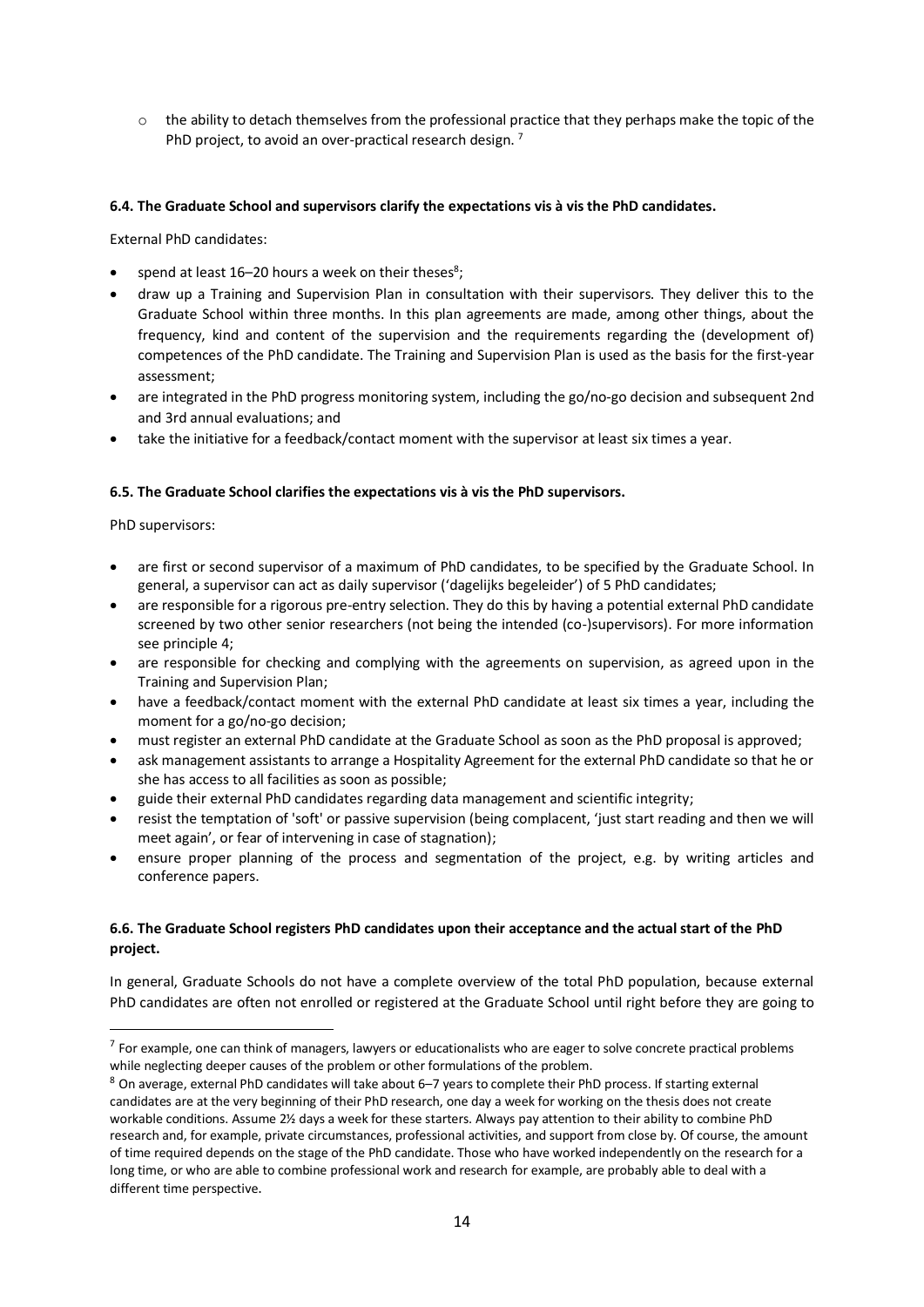defend their theses. This is detrimental to the Graduate School as there is a lack of information for business operations and prognoses. This is also detrimental to the external PhD candidates themselves since the already highly dependent relationship that this target group has with their supervisors is strengthened when they are excluded from support from the Graduate School. Ideally, all PhD candidates are registered from the start or at least two years before their thesis defense date.

# **6.7. The Graduate School and supervisors provide a tailor-made training programme.**

- Updating knowledge is central, especially required regarding study techniques (think of search methods for literature study), research methodologies and techniques, and the relationship between the subject and the scientific literature on it.
- Offer the external PhD candidate a tailor-made individual training programme to be laid down In the Training & Supervision Plan. Allow for exemptions vis à vis the full regular course programme (20-30 EC in the Netherlands) based on previously acquired competences. This is certainly relevant if the external PhD candidate can rely on previous research experience and scientific publications.
- Research integrity and data management courses are mandatory for all, also for external, PhD candidates.

# **6.8. The Graduate School clarifies what external PhD candidates and their supervisors may expect from the**

# **Graduate School**

- ensures that every external PhD candidate has at least two supervisors;
- checks that every external PhD candidate has a hospitality declaration and, thus, has access to the necessary university and/or faculty facilities;
- offers external PhD candidates a contact person besides the supervision team;
- gives external PhD candidates access to its available courses;
- provides useful information to external PhD candidates. This will consist of an informative welcome e-mail, newsletters, participation in an introductory workshop, and intake interview at the Graduate School (online option).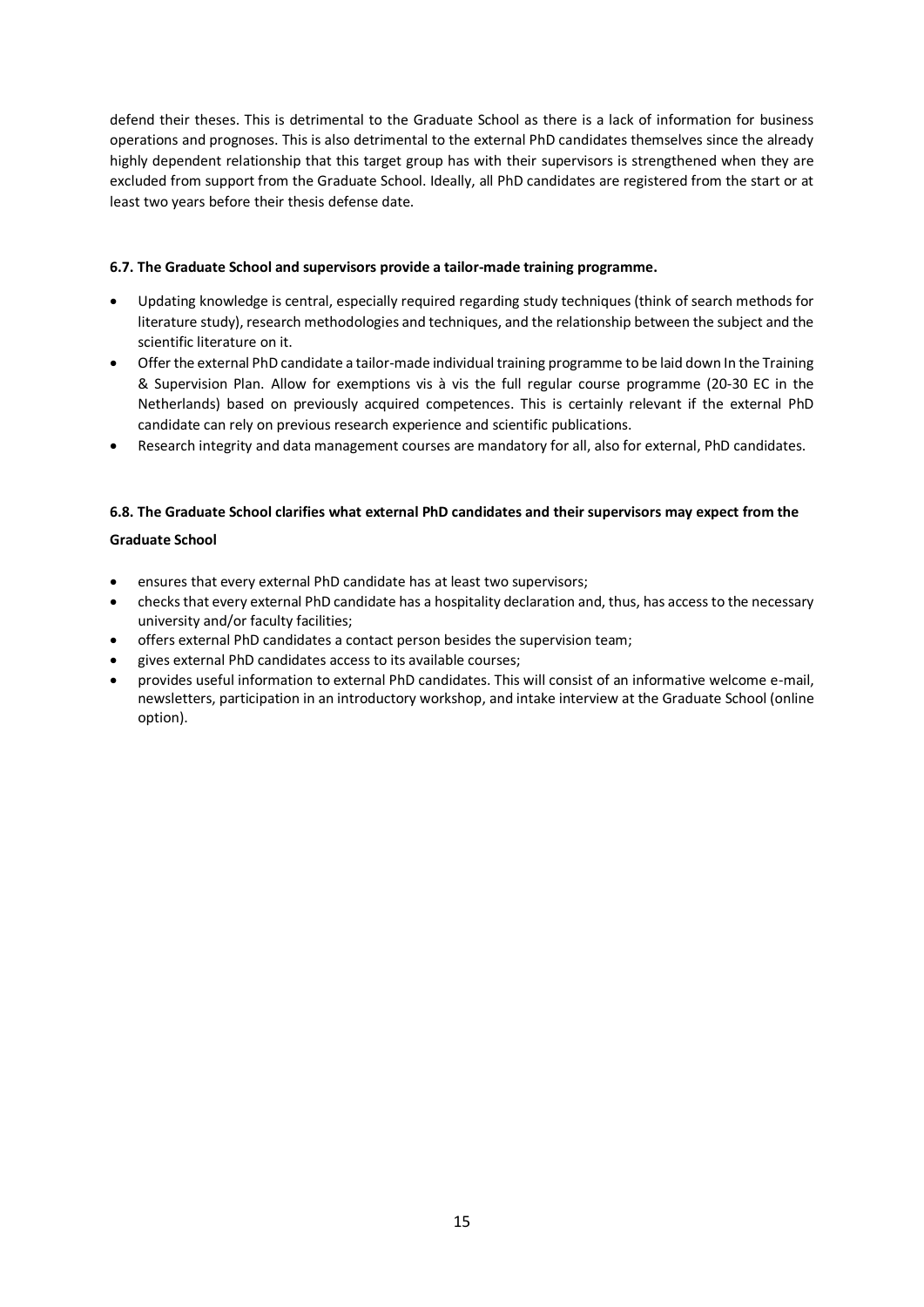# <span id="page-15-0"></span>7. The Graduate School pays special attention to international PhD candidates

# **Graduate Schools make the 'landing' of international PhD candidates much easier by offering an introduction that facilitates the PhD candidates' grip on the PhD process and introduces them to a new academic world.**

International PhD candidates are going through a sweeping transition from their local educational and research cultures to a Dutch PhD programme. We may not presume that they know the implicit and explicit of the local rules of the game.

There are various organizational variants for this introduction. A Graduate School can offer a special programme for international PhD candidates or integrate this introduction into a programme for all starting PhD candidates. Of course, the written information is also important, but that will not be sufficient.

An overview must be available of possible introduction objectives that ease the adjustment process for the benefit of arriving candidates.

#### **The landing programme will entail:**

- explaining the ins and outs of the Dutch PhD system<sup>9</sup>;
- the preparation of PhD progress evaluations;
- complying with the requirement of writing an elaborated version of the PhD research proposal (if applicable);
- finishing a thesis in time: the importance of a sound planning;
- becoming an independent scientist;
- making the implicit explicit: getting a grip on the thesis standards in the discipline;
- clarifying expectations between PhD candidates and supervisors;
- creating proper sound research facilities;
- the integration of a PhD candidate in a research community;
- instructions on how to manage PhD supervisors and supervision teams;
- recognizing warning signs and risks: how to avoid not getting a PhD; and
- labour market prospects after the thesis defence.

The landing programme is not intended as a substitute for the advice and supervision that the participants may expect from their own supervisors. A landing program could have multiple objectives:

#### **Objectives in detail**

**Objective 1.** Knowledge of:

- Dutch PhD culture;
- strengths and weaknesses of the university as a PhD research environment;
- ways to plan a PhD process;
- possibilities to develop and prove your independence and creativity as a PhD candidate;
- possibilities for managing your supervisor;
- possibilities to create clarity of expectations between PhD candidates and supervisors;
- best ways to communicate with your supervisor;
- criteria that are used in the evaluation of theses and intermediate products like research proposals; and

<sup>&</sup>lt;sup>9</sup> By the way, such an introduction might be also of great value for international supervisors entering our local research community. See for example[: https://www.knaw.nl/en/news/publications/a-beginners-guide-to-dutch-academia](about:blank)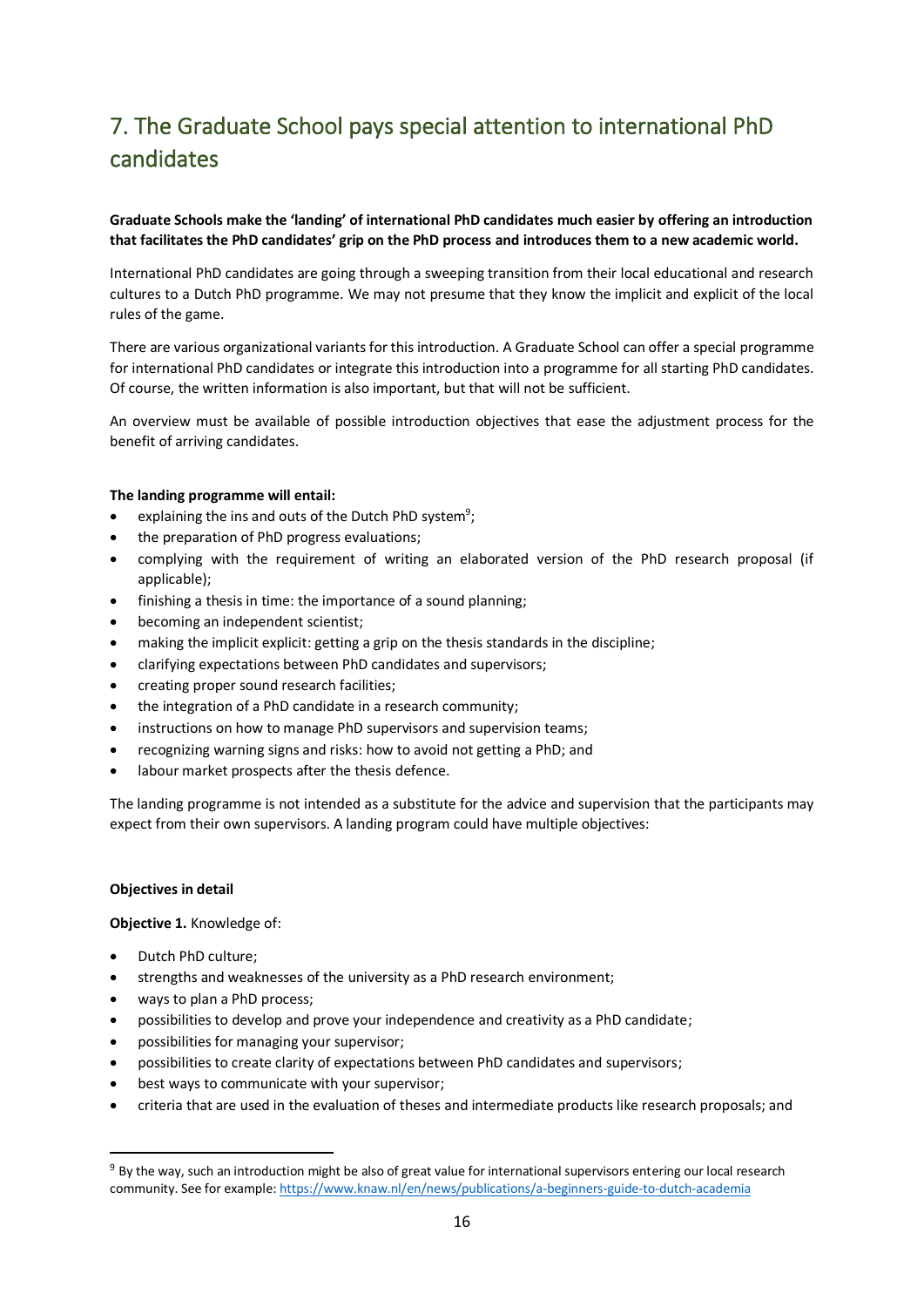• problems that may arise, how to recognize them and how to deal with them, and how (and where) to ask for help.

**Objective 2**. Skills, the ability to:

- make a SWOT analysis of your position as a PhD candidate;
- make a planning as regards the PhD project and additional activities;
- comply with deadlines;
- recognise strengths and weaknesses of defended theses;
- clarify expectations between you and your supervisor;
- recognise warning signs in view of timely completion of your thesis;
- prepare your next progress evaluation;
- avoid research isolation working on a community of peers; and
- receive and handle feedback from your supervisors and peers.

**Objective 3**. Application and synthesis.

- Making a personal SWOT analysis of your personal position as a PhD candidate and discussing this with peers.
- Making a planning for the PhD project, discussing this with the supervisor and discussing his/her reaction in a course session.
- Studying some PhD theses and analysing their strengths and weaknesses. Translating your findings to your own work in progress.
- Preparing a form that clarifies mutual expectations of you as a PhD candidate and your supervisor, discussing this in a course session, discussing this with the supervisor.
- Analysing your situation and making an inventory of possible risk factors.
- Analysis of what is expected from you at the moment of the next progress evaluation.<sup>10</sup>

<sup>&</sup>lt;sup>10</sup> Source: Course syllabus Asian PhD candidates at the University of Utrecht, Sonneveld, 2012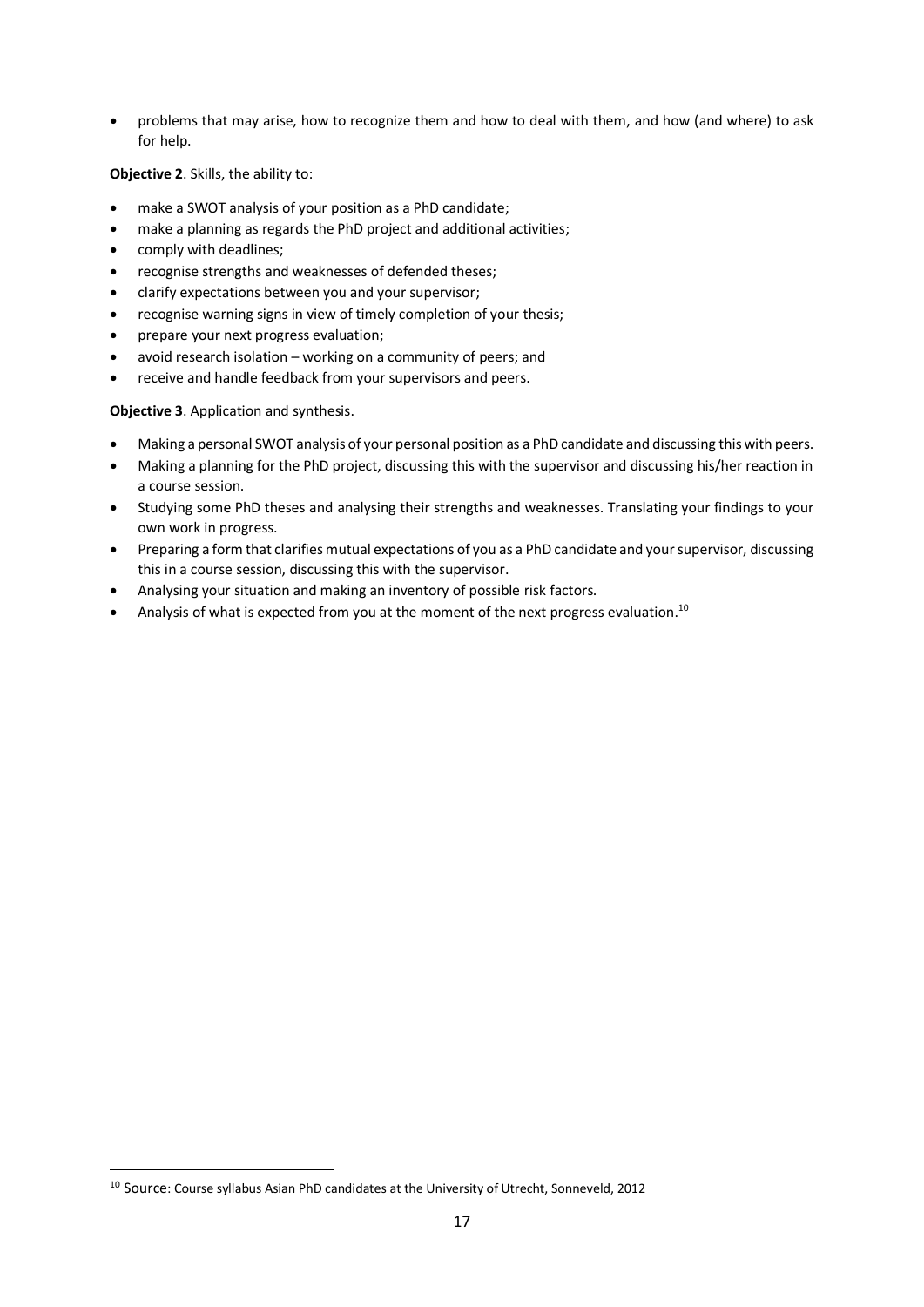# <span id="page-17-0"></span>8. The Graduate School informs PhD candidates about different aspects of obtaining a PhD

# **8.1. The Graduate School offers general information on the PhD candidates' process, rights, and duties.**

Sometimes, PhD candidates can call on website information provided by the university. Subjects that may be discussed are, for example: $11$ 

- information about post-PhD professional careers and advice in that respect from executives, young Graduates and PhD career counsellors;
- interviews with supervisors about what candidates may expect from their supervisors;
- tips from other PhD candidates and alumni;
- a timeline 'What can your Doctoral Education Programme look like?';
- information about available research courses like 'Problem-solving & Decision-making in Research', 'Basics of Teaching, Learning and Assessment', 'Developing Your Academic Skills: critical/analytical thinking and scientific reflection', and 'Research Design'.

# **8.2. The Graduate School introduces the issue of Research Integrity.**

The Netherlands Code of Conduct for Research Integrity  $(2018)^{12}$  defines five principles of research integrity, which guide researchers towards the right choices in all kinds of circumstances. The principles are:

- Honesty
- Scrupulousness
- Transparency
- Independence
- **Responsibility**

The code of conduct gives definite form to these principles by drawing them out into 61 norms for good research practice. Besides the responsibilities for researchers, the code of conduct also defines five institutional duties. The Graduate School or university concerned inform their PhD candidates about these principles and complaint procedures. <sup>13</sup>

# **8.3. The Graduate School explains complaint procedures in case of undesirable behaviour.**

For example, on the School's website, the Graduate School also informs the candidates about the complaint procedures and support options in case of undesirable behaviour.

<sup>11</sup> <http://tu-delft.instantmagazine.com/tu-delft/doctoral-education-magazine#!/welcome-de-magazine>

<sup>12</sup> <https://doi.org/10.17026/dans-2cj-nvwu>

<sup>13</sup> [https://www.eur.nl/en/about-eur/policy-and-regulations/integrity/research-integrity](about:blank)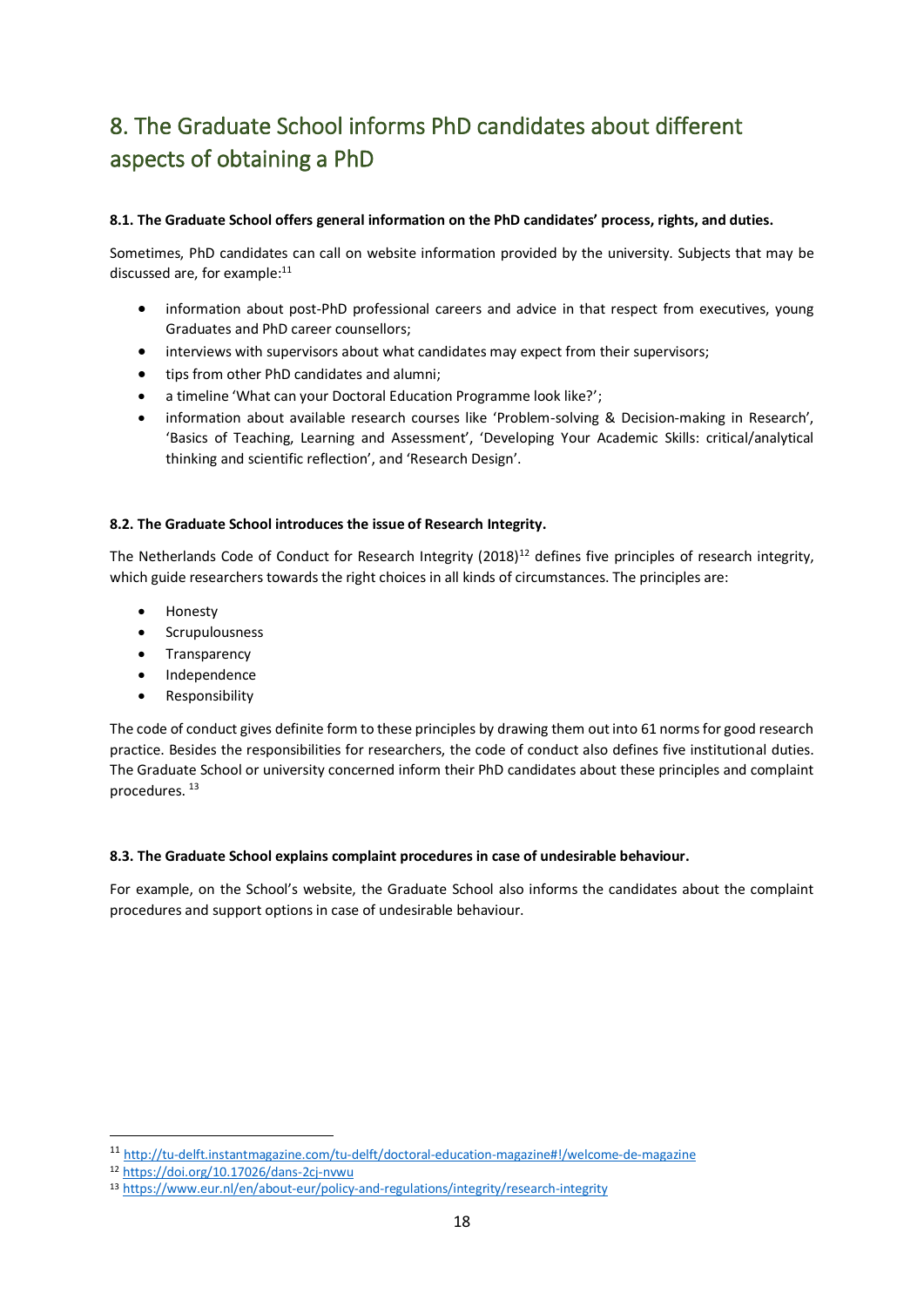# <span id="page-18-0"></span>9. The Graduate School offers a course programme that ties in with the PhD research topic but also broadens knowledge

**9.1. Supervisors and PhD candidates check whether essential research skills and knowledge are present and what needs to be done to remedy deficiencies.**

### **9.2. The Graduate School offers a range of courses and activities**

- *Research skills* that help the candidate to reach full proficiency in conducting research.
- *Discipline-related skills* that improve the candidate's depth of knowledge and, therefore, add to the quality of the candidate's PhD research.
- *Transferable skills* that help the candidate to develop on a personal level. These skills will also help the candidate to become a better professional, regardless of the career path chosen.
- *Minimum requirements for a transferable skills programme.* In any case, the following subjects are included in the programme:
	- ✓ *Academic writing*
	- ✓ *Project time management*
	- ✓ *Publishing (including publishing in English)*
	- ✓ *Career development*
	- ✓ *Peer to peer support/peer feedback*
	- ✓ *Didactical skills*
	- ✓ *Communication (with supervisor/cross-cultural/with patients)*
	- ✓ *Scientific integrity*
	- ✓ *Managing the supervision process*
	- ✓ *Data management*

#### **9.3. Registration of course obligations**

The course obligations are recorded in the Training and Supervision Plan.

#### **9.4. Support for thesis defence**

Towards the end of the PhD process, the Graduate School supports the candidates in their preparation of the thesis defence.

#### **9.5. Study load**

The educational programme to be followed by the full-time PhD candidate has a study load of between 20 and 30 credits. As stated before, customization is needed for external candidates.

#### **9.5. External PhD candidates**

If external PhD candidates have already gained ample experience during their careers and, especially, if they already have a broader education, they should take courses with direct relevance for them and/or their project. Full exemptions are possible as regards their study load, but courses on Integrity and Data Management are obligatory. It must be prevented that a recent Master's graduate does not take or get the opportunity to broaden his or her intellectual development at PhD level by becoming an external PhD candidate.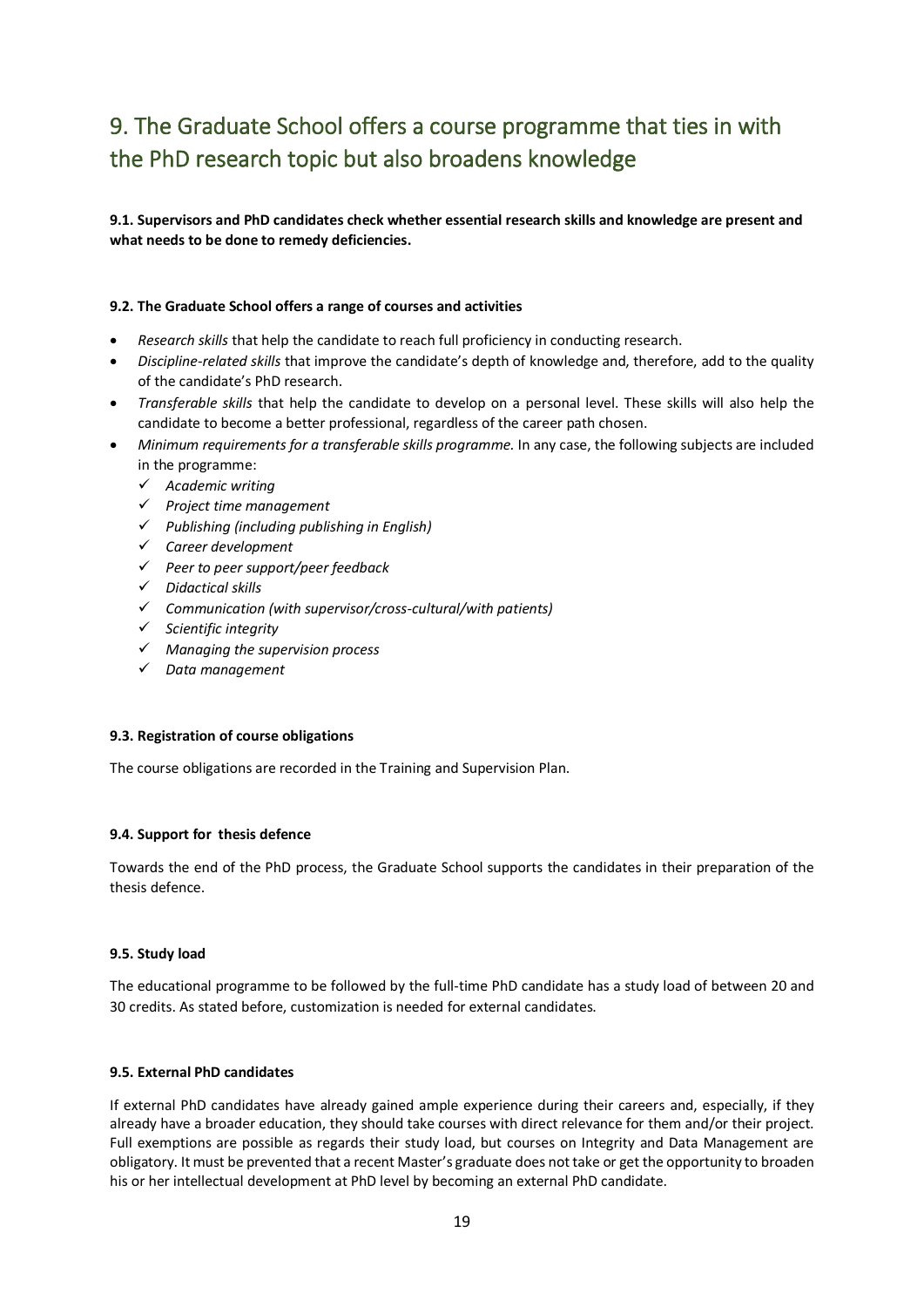# <span id="page-19-0"></span>10. The Graduate School contributes to proper planning of the PhD process

# **10.1. The Graduate School keeps a digital tracking system.**

The digital tracking system contains data on each individual PhD process, including the moments of progress evaluation and planning of the next stage.

# **10.2. The Graduate School includes the topic of planning in one of its workshops or courses for both PhD candidates and supervisors.**

The following topics are covered in this program:

- the role of planning in successful and less successful PhD programs. The do's and don'ts that the PhD candidates and supervisors can deduct from this;
- the 'red flags' in the planning of a PhD process;
- the tools that can be helpful in planning;
- the active role of the PhD candidates in managing their supervisors, e.g. including an evaluation of the supervisor's attention to the planning of the PhD process $^{14}$
- the importance of an early, first version of the thesis introduction;
- signalling the postponement of key decisions regarding the thesis;
- planning in practice: planning for a coming period and evaluating it at the end of this period; and
- making an inventory of 'good planning practices'.

# **10.3. The Graduate School makes planning tools available to its PhD candidates and supervisors.**

For example:

- Form for PhD candidates to evaluate their supervisors' planning consciousness
- Matrices for planning a PhD programme
- Expectations per year as regards the PhD programme (three-month planning form, one-year planning form, etc.)

# **10.4. The planning of the PhD programme is part of the annual progress assessment.**

- A central role is played by the Training and Supervision Plan or other documents that lay down the evaluation procedures (see the Principle 'Progress Evaluation'), setting the goals for the coming period.
- Special attention is given to the progress at the end of the second year. If there is a risk of seriously exceeding the available time for the PhD program, this will be visible at the end of the second year.

# **10.5. In the planning, the Graduate School, supervisor, and PhD candidate prioritize the PhD research over other activities like teaching.**

<sup>14</sup> Source: Tilburg Law School. *PhD Evaluatie Tijdmaatregelen begeleiders.* PhD training programme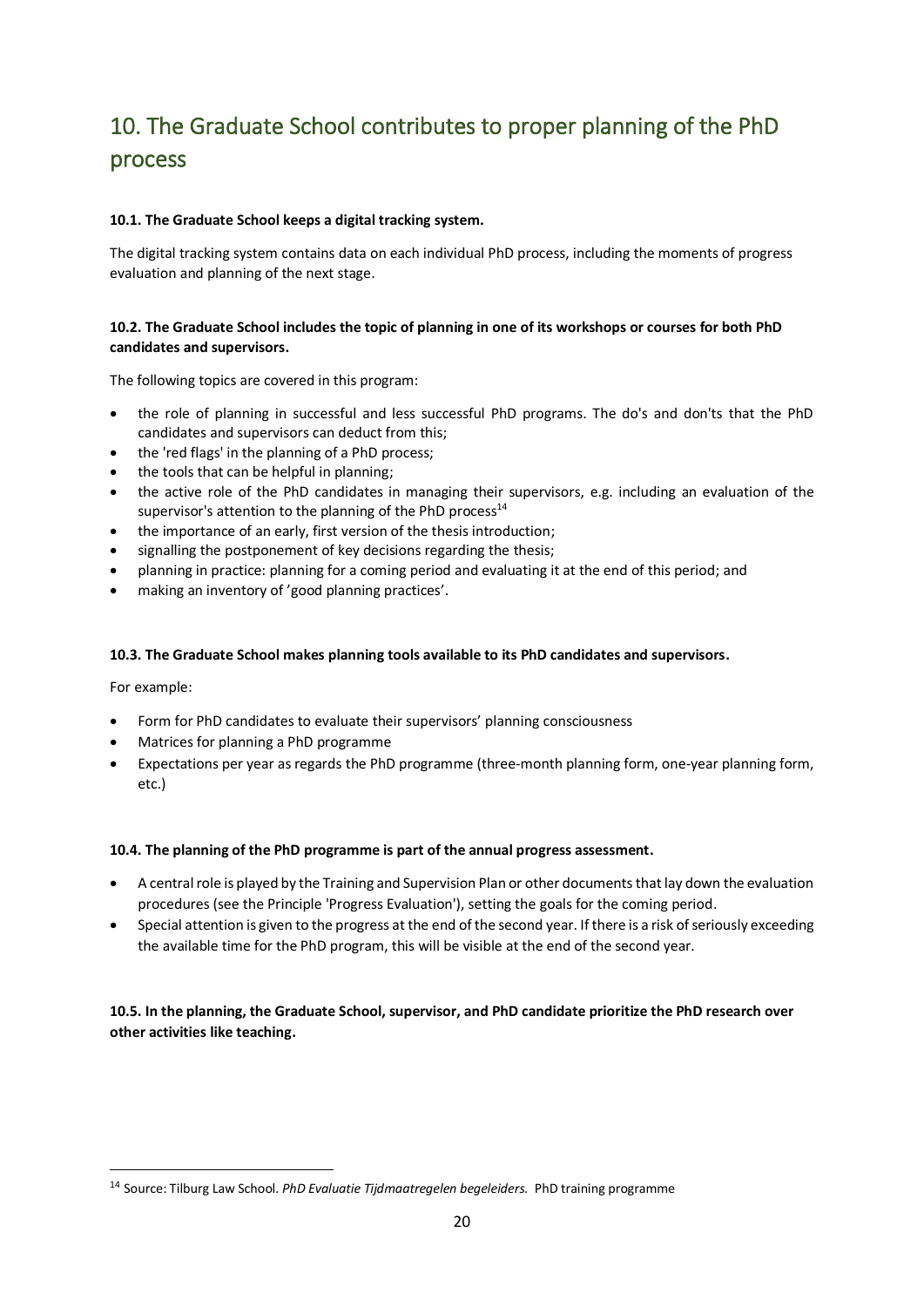# <span id="page-20-0"></span>11. The Graduate School supports PhD candidates in getting a grip on the thesis criteria

#### **1. No doubts about the thesis assessment**

The Graduate School and university must be able to substantiate that the thesis passes the doctoral committees without any problems or that adequate action has been taken in case of doubt. This is possible through the periodic analysis of the written assessments.

### **2. Assessments in detail**

The members of the doctoral committees cannot suffice with a "yes" or "no" in answer to the question whether the candidate can be admitted to the defence. Their judgment must be substantiated. On which parts did they rate the submitted work positively; where did they note weaknesses?

### **3. PhD educational consequences based on assessments**

Analyses of thesis assessments make it possible to investigate whether certain types of PhD candidates have specific quality problems. This would enable specific additions to the existing PhD training.

### **4. Transparency of thesis criteria**

The transparency of the criteria used in the assessment of a thesis deserves extra attention. This topic should be put on the agenda of first-year PhD candidates, for example via their course program. They must be informed of the criteria. They must learn to apply them to their own work and already defended theses.

*It is strongly recommended to focus on the work of Barbara Lovitts (2007). In her grand study "Making the Implicit Explicit. Creating performance expectations for the dissertation" she investigated the criteria that doctoral*  committees in 10 different disciplines use when assessing theses. Studying these discipline chapters will facilitate *the supervisors' work and will allay concerns among many PhD candidates.*

#### **5. Levels of quality**

It is wise to consider the assessment forms again and to distinguish the levels for each criterion. Many universities formulate the assessment criteria in their PhD regulations. It is essential that the Graduate Schools and chair groups 'translate' these criteria into their own field and explain for each criterion what distinguishes, for example, a 'cum laude' from a 'very good', and a pass from a failure.

#### **6. Article based thesis**

The Graduate School must make it clear what the supervisors expect from the thesis, the role of the article in the thesis and the number of articles in a thesis. Furthermore, everyone's contribution must be made explicit regarding the articles published by PhD candidates together with others. This contribution by others than the candidate must be substantial and not be quoted automatically.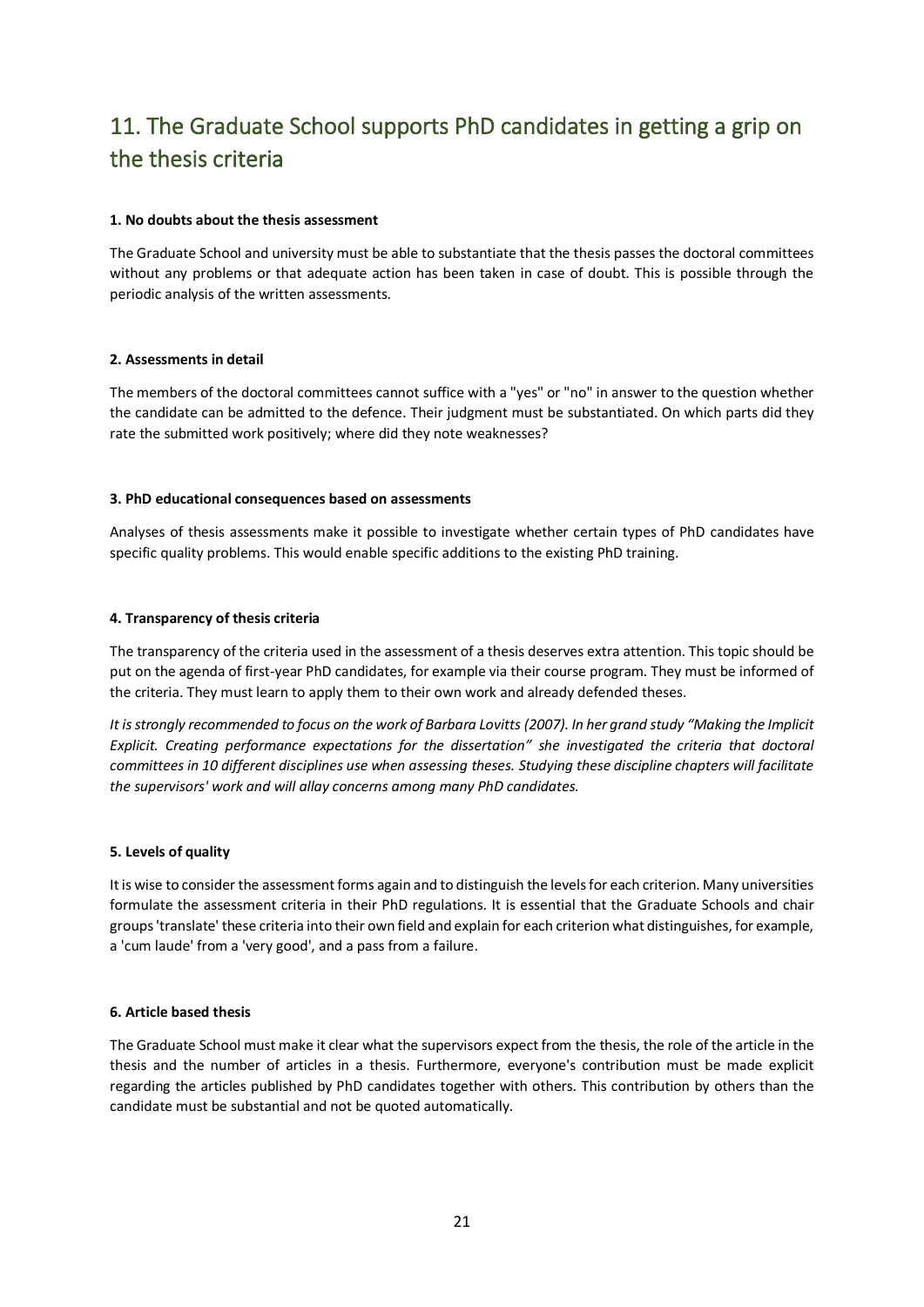#### **7. Reviews of articles**

Theses may be based on previously "peer reviewed" articles. It is worth considering adding the reviews to the material submitted to the doctoral committee members for assessment. They can then determine whether there is enough reason to rely on that earlier judgment. Peer reviewed and accepted for publication in a journal does not automatically mean that the publication meets the standards for a PhD thesis.

#### **8. Distinction between thesis and book**

The distinction between thesis and book deserves more attention. A two-step plan is much more workable for most PhD candidates. First, the thesis is written that must meet the criteria that a doctoral committee applies. After the defence, the thesis is processed into a book that will have to meet the criteria of a professional publisher.

*Invite the PhD candidates to read Beth Luey's 'Handbook for Academic Authors'* (2009)*. In this great publication, she explains the differences between a thesis and a book and what must be done by revising a thesis to turn it into a good book.*

#### **9. Independence of doctoral committees**

The Dean of the Faculty guarantees the independence and expertise of the members of the doctoral committees. They do not maintain close ties with the supervisor and PhD candidate. At least two members of the committee belong to another university.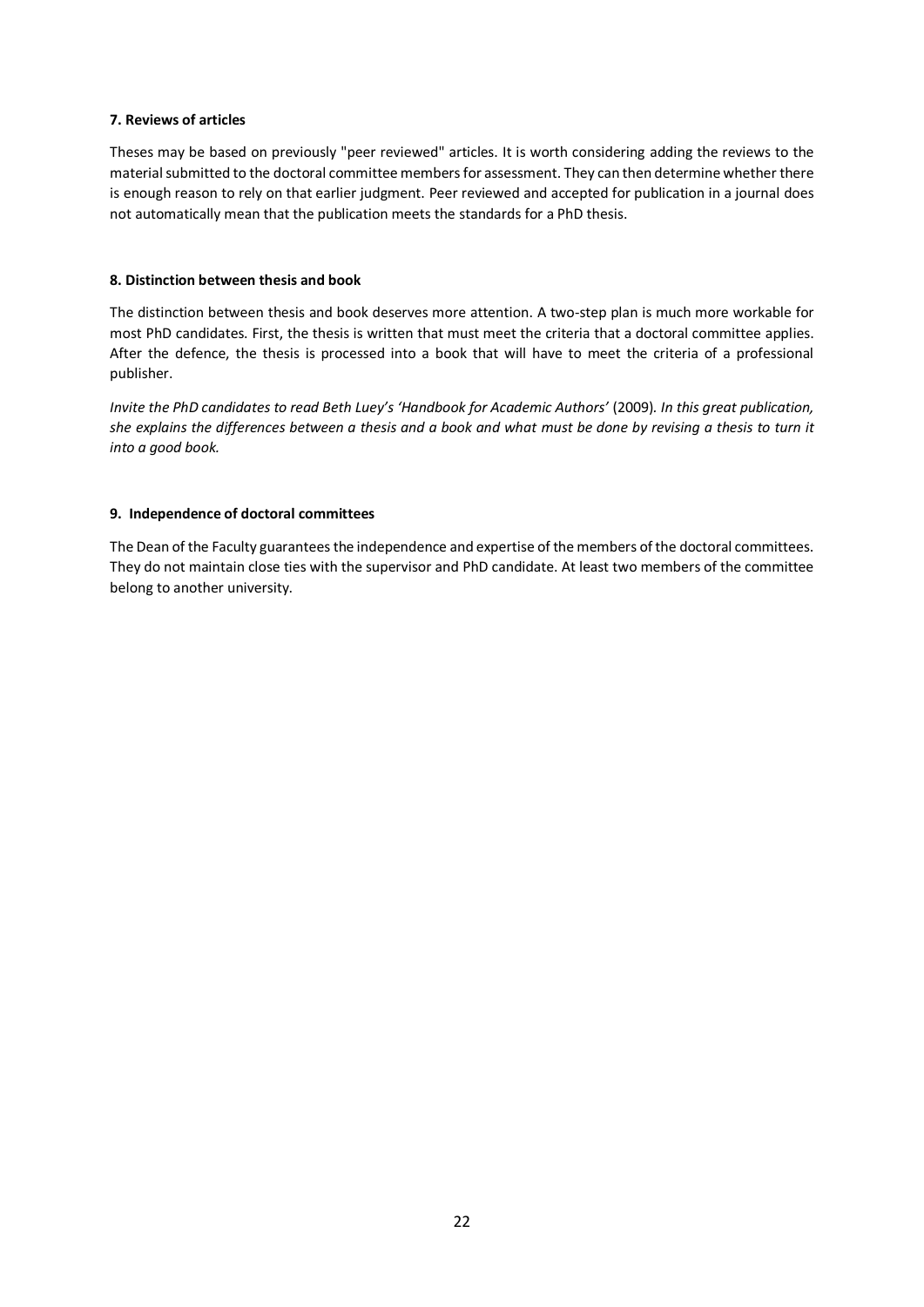# <span id="page-22-0"></span>12. Coordinators of the PhD programmes hold annual progress meetings with the PhD candidates<sup>15</sup>

**The coordinator of the PhD programme of the Graduate School or one of its subunits has an annual meeting with each PhD candidate.** 

### **Purpose of the meeting**:

- Demonstrating the involvement in the PhD project by the School's / subunit's management.
- Highlighting the importance the Graduate School / subunit attaches to the well-being of its PhD candidates and, of course, to the completion of their programmes.
- Investigating whether the Graduate School / subunit, in addition to the supervisor, can do something extra to promote the completion of the thesis.
- Mapping the situation. Are there specific bottlenecks? Does the yearly evaluation cause concern? Is timely completion threatened? By what causes?
- Gaining insight into the details of the various individual PhD processes to gather information that can provide insight into success and risk factors for a positive outcome in order to subsequently be able to take preventive measures for PhD candidates who are still in the PhD process.

### **Topics to be discussed**:

- the situation regarding the project
- the cooperation with the supervisors

*The candidate is asked to indicate whether he or she is satisfied with the situation and whether some aspects deserve attention or adjustment. The PhD candidate and the coordinator will discuss this overview and decide whether further steps are necessary. In this respect, the opinion of the PhD candidate is decisive.*

- issues the PhD candidate is concerned about;
- general well-being of the PhD candidate;
- general points regarding PhD programme
	- $\checkmark$  the monitoring of the progress
	- $\checkmark$  other work / projects / tasks they must perform
	- ✓ training offered, courses, conferences
- frequency and quality of contacts with peers;
- career prospects and actions undertaken by the candidate in this respect;
- actions to be taken after the interview.

If the number of PhD candidates exceeds the practical possibilities of the coordinator, the coordinator will check whether the progress reports drawn up by the responsible assessors are complete and whether they deserve follow-up action from his or her side.

<sup>15</sup> Source*: Monitor interview Tilburg Law School*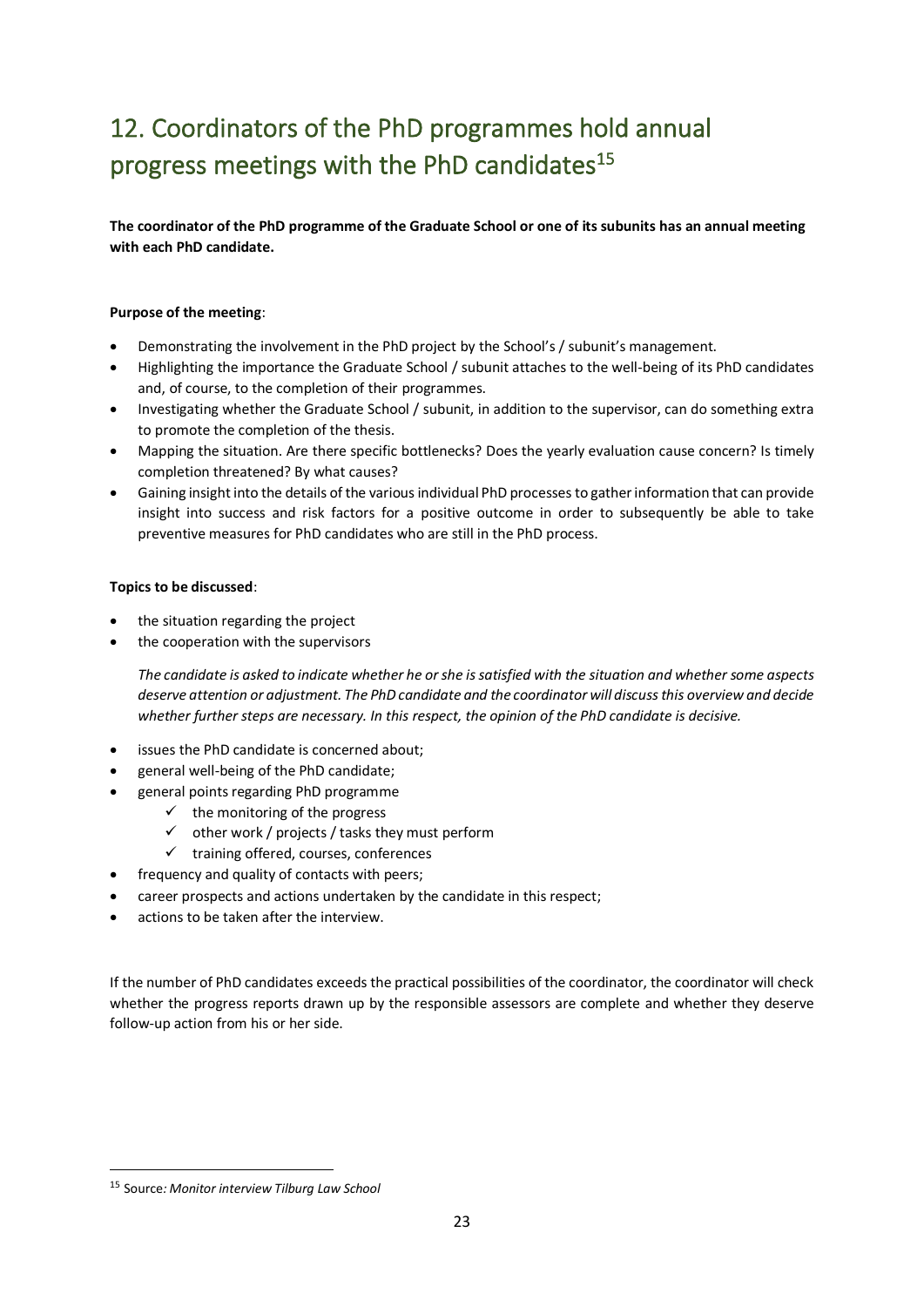# <span id="page-23-0"></span>13. The Graduate School evaluates the progress of the candidates at the end of the 1st, 2nd, and 3rd year

1. **Each PhD candidate is assessed** at the end of the 1st, 2nd, and 3rd year of his or her PhD research.

2. The first assessment will determine whether the PhD trajectory will be continued, **go/no-go decision**, and what must be done in the second and third year in view of a timely completion of the thesis.

3. The second and third assessments mainly have a **formative character**, which means that the emphasis is on contributions necessary for a timely and satisfying completion of the thesis.

4. The assessment procedures apply to **all types of PhD candidates**, either having an employee or grant/scholarship status.

5. It is commendable to introduce periodic assessment procedures also in case of externally financed (grant & scholarship) and external PhD candidates.

6. Frontrunners among Graduate Schools and universities already work with a completely integrated progress monitoring system for all types of PhD candidates.

7. The moments and components of the assessment, as well as the names of the assessors are laid down in the PhD monitoring system.

8. The assessments follow local regulations, whereby it is strongly recommended to involve scientists who are at a distance from the PhD candidate, the supervisory team, and the project.

9. In view of the assessment, the **PhD candidate will write a report regarding the progress** of his/her PhD research.

- This report will address matters such as (a) the research findings, experiences, achievements, (b) courses taken and (c) products like (drafts of) journal articles and conference presentations. A planning for the coming period will be added, making it plausible that the project will be finished in time.
- A PhD candidate must also perform several core activities and achieve competences as described in the VSNU's UFO profile, such as, presenting research results, planning and organising of the project, and progress monitoring.
- All the core activities and courses are part of the PhD candidate's 20-30 EC training programme, contributing to his or her career opportunities.

10. The assessors' judgments and advice are communicated to the PhD candidate in writing and discussed in an assessment interview.

11. During the interview the PhD candidate's results, assessments, and conclusions in view of the further course of the PhD project will be discussed and recorded on the **assessment form**.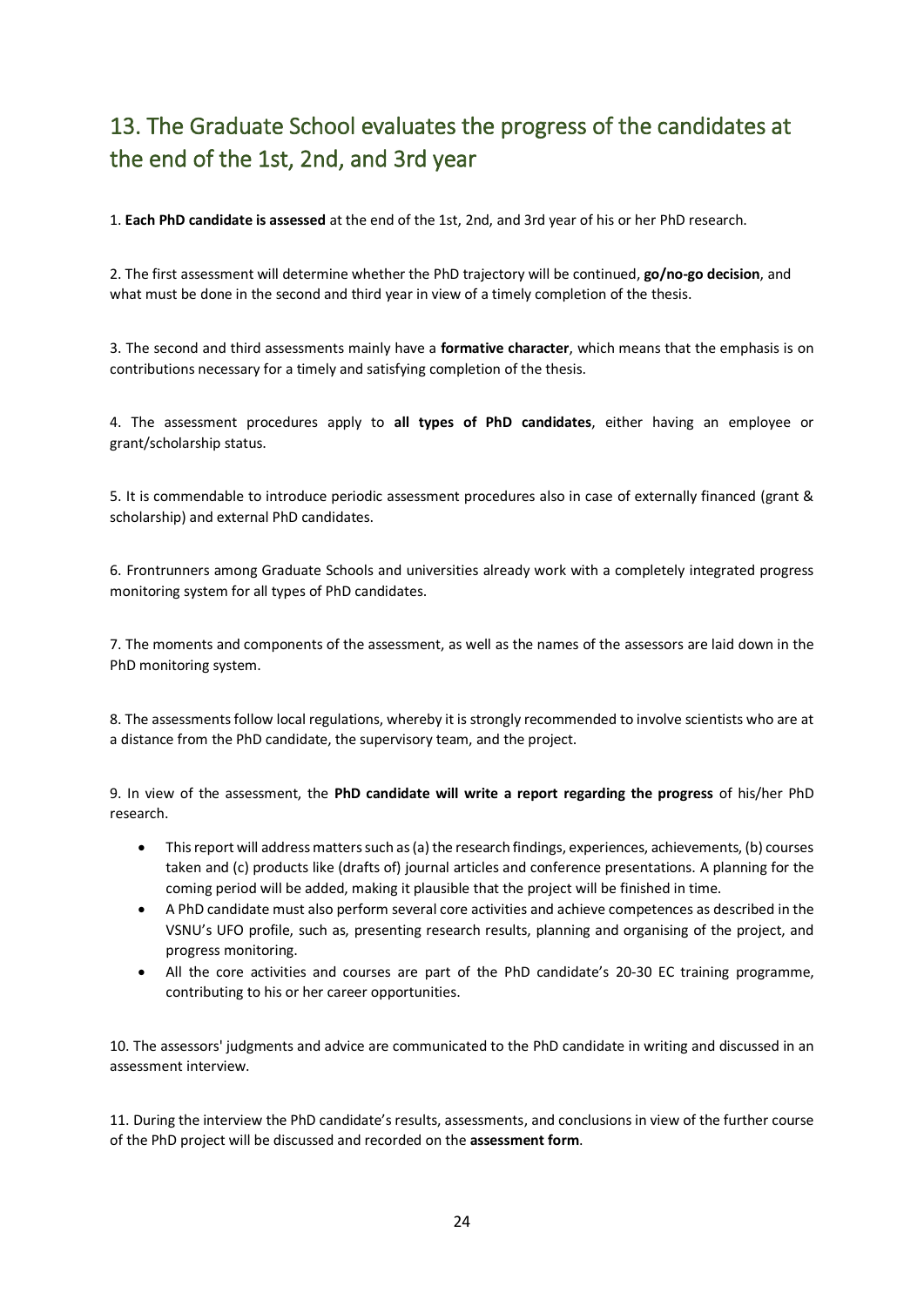12. A copy of the assessment form will be submitted to the administration of the Graduate School and, if applicable, the HR department. This will be stored in the PhD monitoring system.

13. During the assessment interviews, **an updated version** of the Training and Supervision Plan, Research Plan, and time schedule, including agreements made between the supervisor(s) and the PhD candidate, will be discussed.

It is possible to determine parts of the progress assessment in more detail in the Training and Supervision Plan. For example, think of:

- ✓ *A record of sessions between the supervisor and co-supervisors in the previous period (containing issues that have been discussed), including indications whether the candidate and supervisors are satisfied with the situation and whether some aspects deserve attention or adjustment.*
- ✓ *A well-founded provisional outline of the contents of the thesis, with one absolute requirement being that it contains—in extremely precise wording—the issues and research questions the thesisfocuses on.*
- ✓ *An example (approximately 5 pages) of the PhD candidate's writing, e.g., an article, a conference paper, part of a future chapter, or whatever the author selects.*
- ✓ *In case it is becoming clear that the project is seriously delayed, candidate and primary supervisor are asked to clarify what steps are being taken to enable timely completion of the thesis.*
- ✓ *Work schedule and time planning for research work in the remaining part of the PhD trajectory .*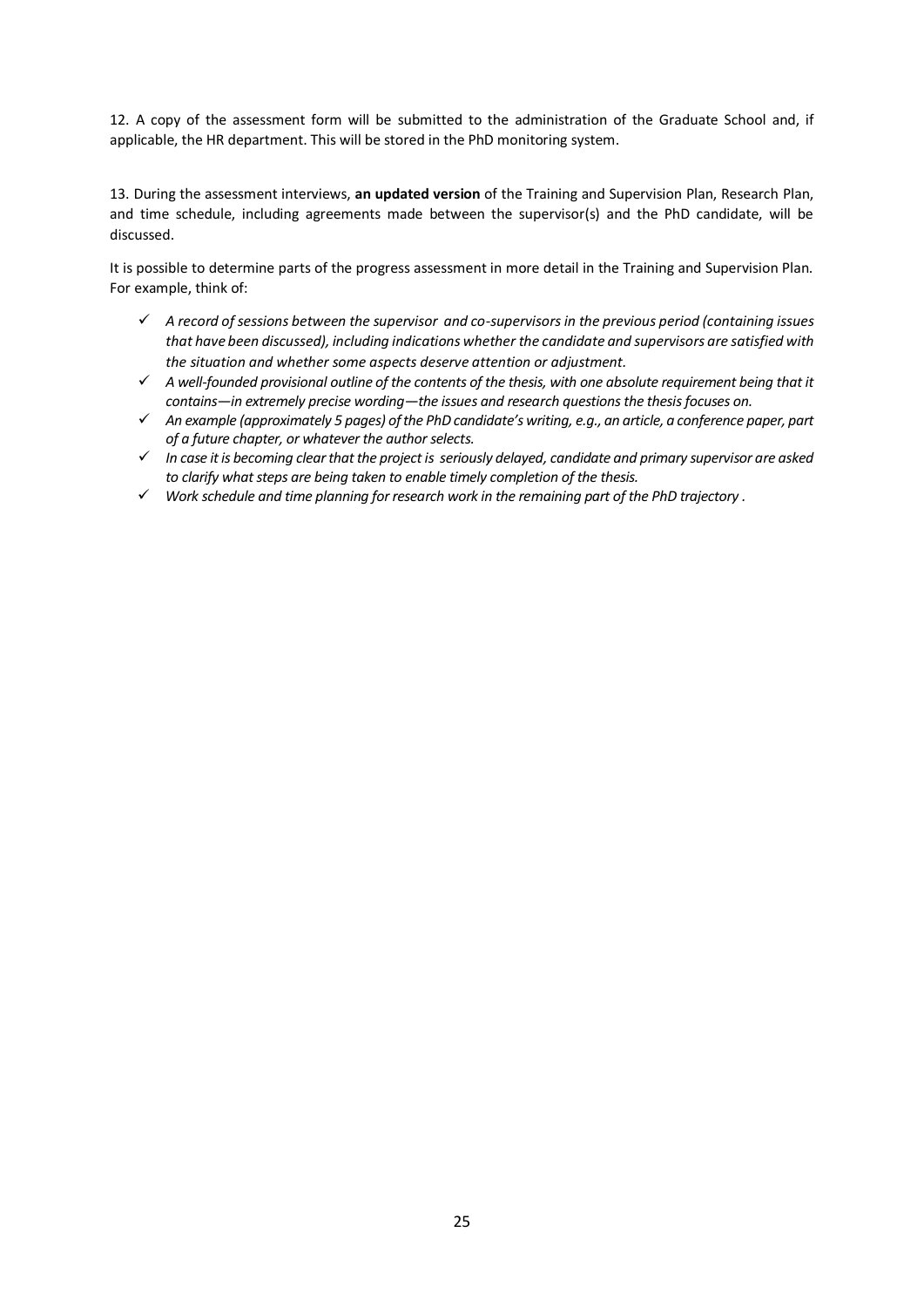# <span id="page-25-0"></span>14. The Graduate School supports the PhD candidates in their preparation of their post-PhD careers

1. The Graduate School **collects information about the career steps** that the PhD graduates have taken after completion of their theses and shares this information with current PhD candidates.

2. The graduate school supports supervisors to **discuss possible post-PhD career options** with their PhD candidates.

3. The Graduate School draws the PhD candidates' attention to the information sessions organized by Promovendi Network Netherlands (PNN) about the **possibilities of doing an internship outside academia** during their PhD programmes. Academic Transfer

4. The Graduate School organises PhD **career events** and/or **career workshops** for their PhD candidates.

Career workshops may reflect on the candidate's future career and the steps that need to be taken to get the preferred job<sup>16</sup>. Possible topics for a workshop are:

- *the possibilities to plan a career;*
- *information about what future employers seek in a future employee;*
- *balancing professional and personal demands;*
- *analysing a CV in view of possible future job vacancies;*
- *how to turn personal interests into a full-time job;*
- *supervisor's role in helping candidates to prepare for their future careers;*
- *Introduction to the world of research funding;*
- *identifying specific actions which will help to build a CV*

Another good practice takes place at the VU University where 'Career Thursdays' are organised as well as 'Meet your Employer' events<sup>17</sup>. Topics during these meetings are:

- *discovering where one would like to work;*
- *defining what type of career the PhD candidate envisions;*
- *strategizing one's next career move;*
- *understanding 'company life' and talking about personal strengths and talents, and how these fit into a workplace culture;*
- *understanding how the PhD candidate fits into a prospective employer's portfolio;*
- *converting academic thoughts and ideas into a personal approach that is specifically appropriate for industry;*
- *figuring out what the PhD candidate wants to do and what he or she is especially good at;*
- *how to present oneself to a possible employer, practicing answering some questions one might expect at an interview.*

<sup>16</sup> https://www.wur.nl/en/wageningen-university/Student-Career-Services-Explore-your-future.htm

<sup>17</sup> [https://www.vu.nl/en/research/taking-phd/doctoral-education-and-training/career-support/index.aspx](about:blank)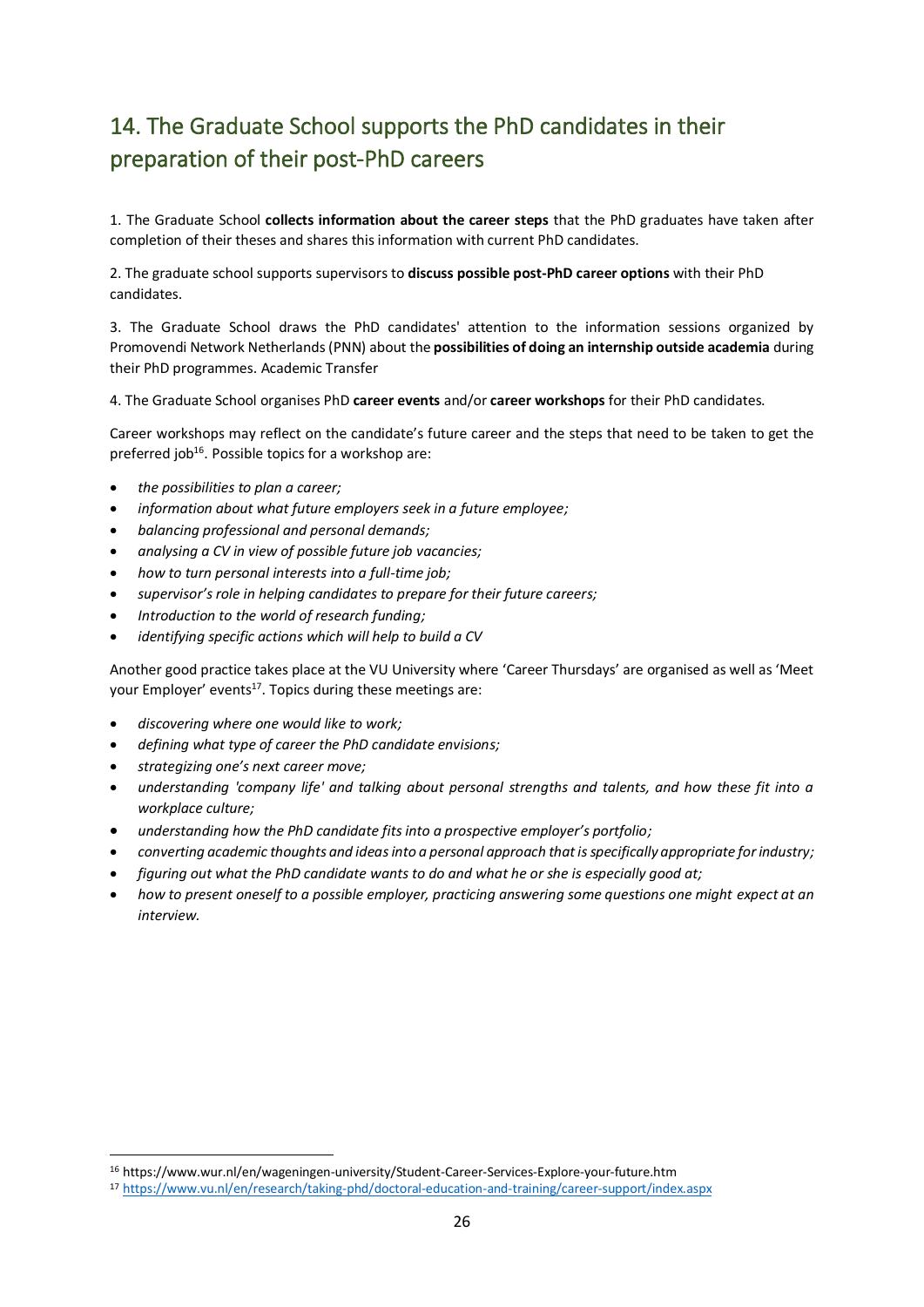# <span id="page-26-0"></span>15. The Graduate School supports supervisors in their working with the PhD candidates

# **The Graduate School offers a workshop or course for supervisors. In any case, the following topics are discussed<sup>18</sup>:**

- 1. selection and admission of PhD candidates;
- 2. distinguishing different styles of supervision and the ability to switch between them;
- 3. attention to possibilities for networking and for career prospects after graduation with ample attention to a non-university continuation of the research career;
- 4. planning and progress control;
- 5. supervision in a team.

In addition:

- 6. possibilities to intervene if things are not going well;
- 7. communication styles;
- 8. requirements for the thesis
- 9. mutual expectations
- 10. intercultural communication

Important **extra topics** are:

- giving and receiving feedback;
- conflict and negotiation;
- emotions & well-being;
- starting up: clarifying PhD project conditions. e.g. expressing expectations, making agreements with PhD candidates and co-supervisors;
- setting project goals, milestones, go/no-go decisions, ensuring project management skills;
- organising the support and career network of the PhD candidate';
- performance management: progress monitoring parameters, supervising the writing process, risk management, dealing with setbacks;
- crisis management;
- dealing with emotions & well-being: work pressure, monitoring stress signals, motivation, empowering, cooperation;
- situational leadership and communication styles; and
- cultural differences.

#### **The following principles are recommended for the organization of a supervisors' programme:**

1. Composition of the group of participants. Here you can choose between a programme for supervisors from the same organizational unit or participants from a mix of units.

2. The programmes must in any case meet the needs of starting supervisors. The participation of experienced supervisors can be a great asset. Alignment with a specific group of participants and a specific situation is essential. Trainers should be expected to study this before offering a programme proposal.

<sup>&</sup>lt;sup>18</sup> Based on the report of the meeting organized by the Netherlands Centre of Expertise for Doctoral Education on the professionalization of PhD candidates' supervision, 20 September 2019. See also: http://www.phdcentre.eu/category/news/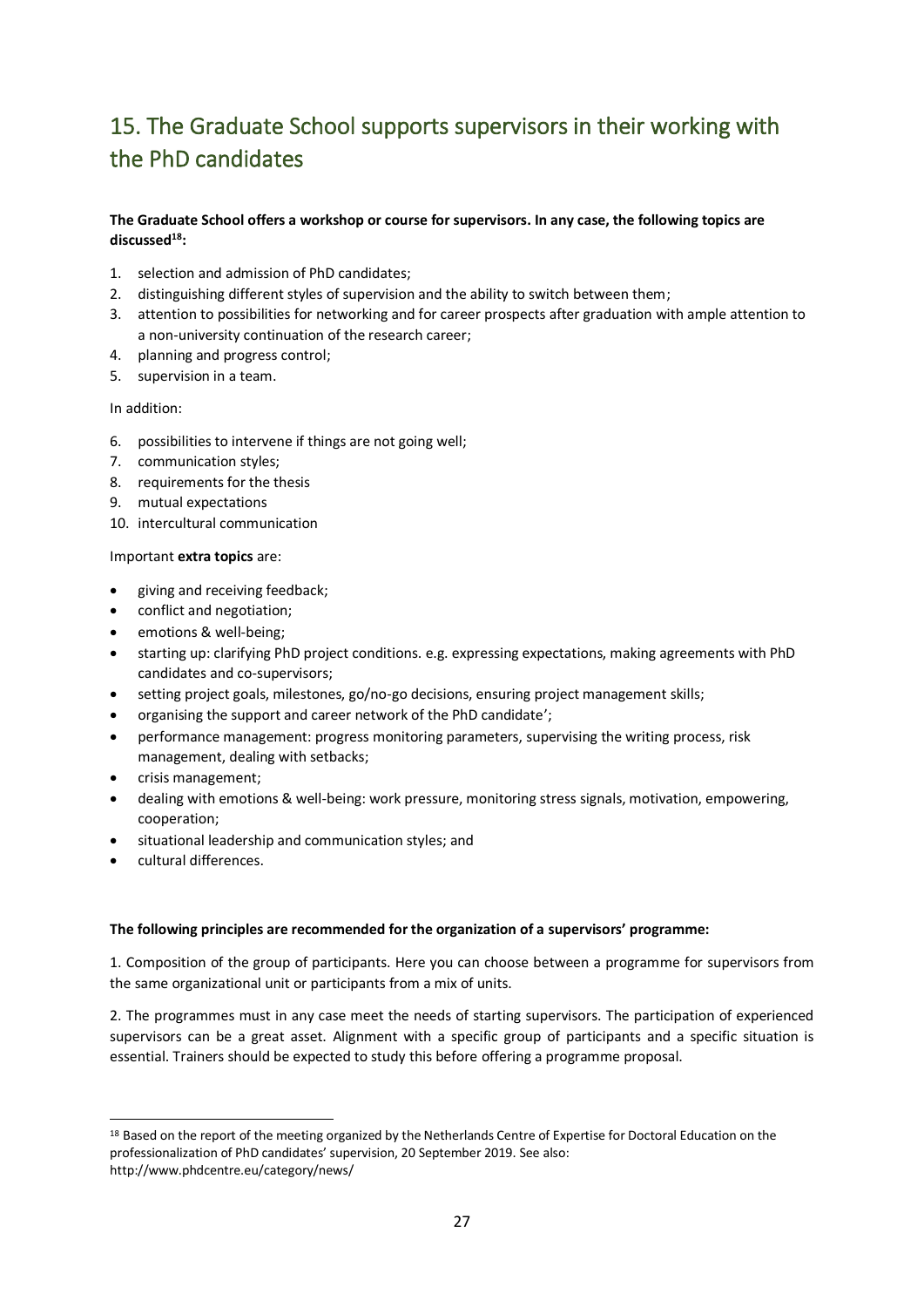3. Be careful with making it compulsory for supervisors. The programme must be so good that new supervisors are keen to participate.

4. Ideally, the programme providers/trainers have completed a PhD project themselves.

5. Preferably, the programme has 3 to 4 meetings (of a day or half a day). Fewer is not recommended given the number of core topics that must be dealt with in each programme. The number of participants per programme is between 10 and 12. Programmes with less than six participants should be discouraged.

6. Peer feedback and peer coaching. In this, supervisors discuss practical situations. They are an important and much appreciated part of any training programme. Role-playing turns out to be an attractive part of the programmes.

7. The programme stimulates interaction between supervisors and PhD candidates in between the sessions of the programme. This is aimed at supporting important elements in the relationship between the supervisor and the PhD candidate. Consider, for example, making a schedule, making mutual expectations explicit, clarifying the requirements for the thesis, etc.

8. The PhD candidates themselves are an active party in the supervisory relationships. Good supervision does not only depend on what the supervisor does but also on an active and guiding role of the PhD candidate. Therefore, the supervisors must have an eye for the signals and initiatives of the PhD candidate, the mutual nature of the communication, and a respectful treatment.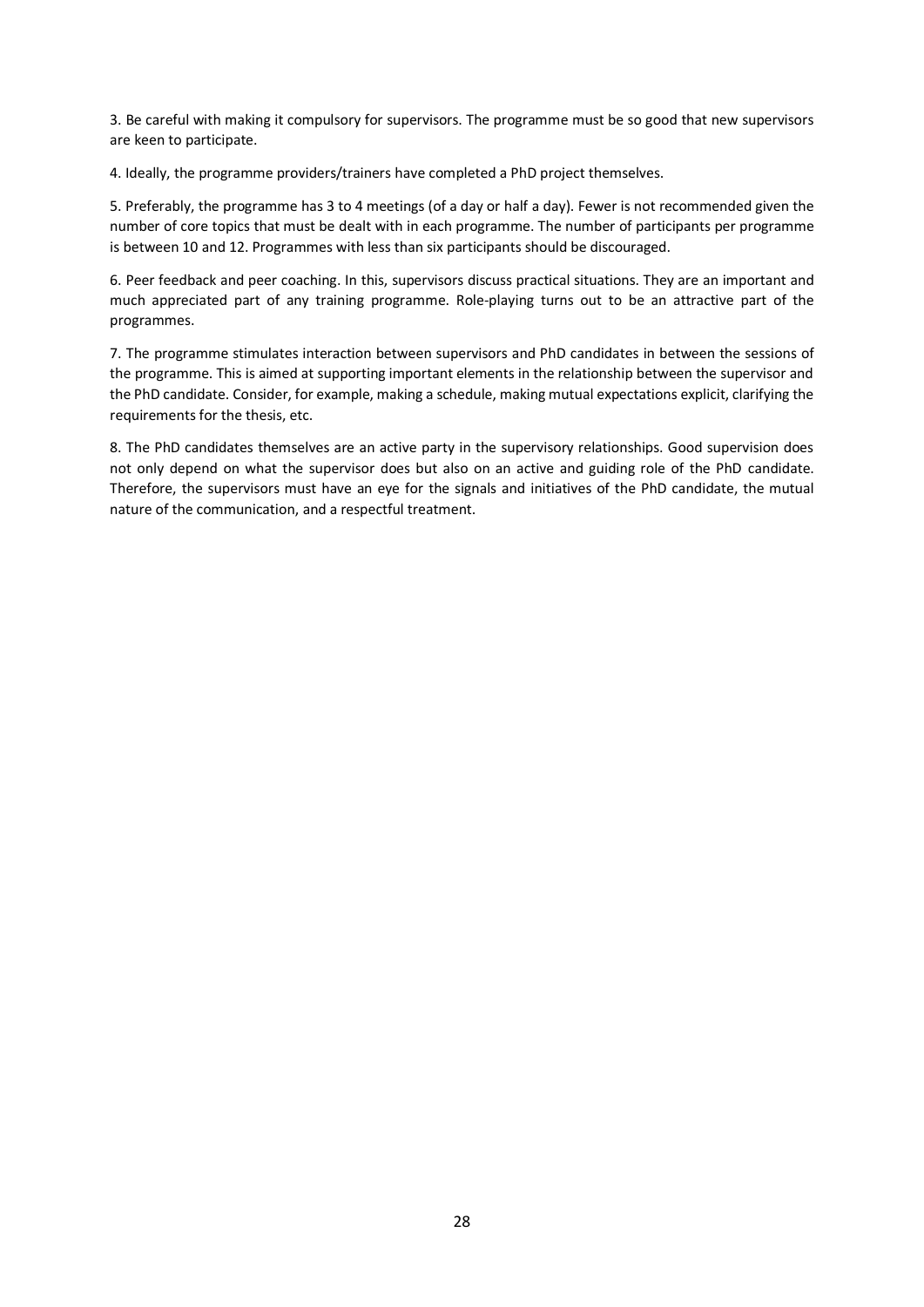# <span id="page-28-0"></span>16. The Graduate School formulates the core elements of the supervision

**The Graduate School lies down the core elements for PhD supervision and the common responsibilities of supervisors and PhD candidates.**

These core elements include:

- 1. formulating the essential characteristics of **good selection procedures**;
- 2. distinguishing between **different types of PhD candidates** and their specific supervision needs;
- 3. distinguishing the **different phases in the PhD trajectory** and the accompanying changes in supervision;
- 4. the importance of **good cooperation** between supervisor and co-supervisor;
- 5. **availability and initiative** regarding meetings with the candidate;
- 6. clarification of **mutual expectations**;
- 7. the importance of a **realistic planning**, based on a project plan;
- 8. regular **evaluation of progress**;
- 9. providing **mutual feedback** between supervisors and candidate;
- 10. **exchanging experiences** with other supervisors;
- 11. awareness of the **stressful aspects** of a PhD process;
- 12. brainstorming with the candidate about **post-PhD life**;
- 13. opening the **supervisor's network** for the candidate, and encouraging participation in national and international networks that are important for the PhD project;
- 14. making a **distinction between supervision and taking over a project**;
- 15. how to contribute to the independent development of the PhD candidate, without falling into a laissezfaire attitude;
- 16. making **expectations explicit** regarding the thesis.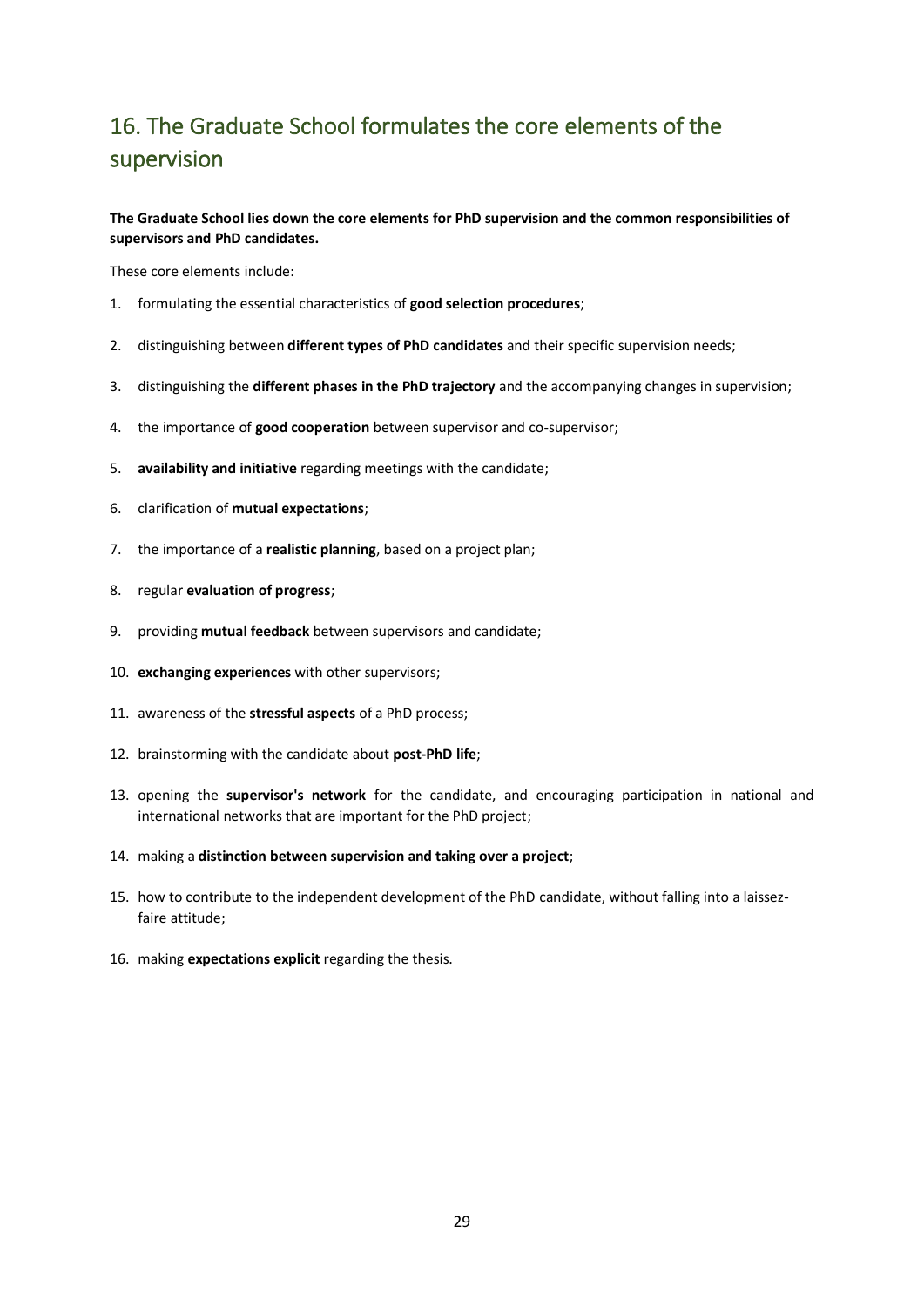# <span id="page-29-0"></span>17. The Graduate School offers support in raising and solving PhD candidates' problems

# **The Graduate School clarifies the different ways of providing support for PhD candidates in case of problems, inside and outside the Graduate School**

The Graduate School<sup>19</sup> clarifies the different ways of providing support for PhD candidates. This may help them in finding the right person for issues. There are different levels of support. Every level includes example questions to clarify the kind of issues that are applicable at that level.

*Level 1 represents support from peers and other easily accessible persons at the candidate's department or Graduate School. They can advise how to tackle problems and, if applicable, they can bring issues to the attention of policy makers and decision makers.*

- *Peers/buddies at the Graduate School*
- *(Co-)supervisor*
- *PhD coordinator of the Graduate School*
- *PhD council of the Graduate School*

Examples of issues: My roommate and I do not have a click - Recently my supervisor has been too busy to supervise me - I am not familiar with the assessment criteria of my thesis - I cannot connect with colleagues - I do not feel motivated (anymore).

*Level 2 represents advisors who are more distant and have a professional role. They can also refer PhD candidates to advisors at the third level.*

- *Confidential advisor at PhD candidates' own department (if applicable)*
- *Confidential advisors for PhD candidates of the specific department*
- *Occupational Health Physician*
- *PhD psychologist of the specific university*
- *HR advisor of department & info on special leave*
- *Head of section/department*

Examples of issues: "I have doubts about continuing my PhD - I have stress related problems - I think I am working too much - Other tasks and my PhD research are not in balance - My topic does not fit within my department - My topic does not match with my supervisor's expertise - My contract is unclear/causing me uncertainty - I do not have any yearly appraisal interviews with my supervisor - My supervisor is away for more than 3 months - My supervisor is continuously too busy to supervise me - Illness retains me from work - Bullying, (sexual) harassment, discrimination, aggression, violence - I feel captured by my PhD project - I am pregnant - My supervisors do not cooperate well - I do not work well with my supervisors".

*Level 3 refers to official contact points for issues of the second level that for PhD candidates involved threaten to escalate and turn into a conflict for which a solution has not been found yet. Also, for situations with a more collective interest.*

- *Confidential advisor on Scientific Integrity (university level)*
- *Confidential advisor for unacceptable behaviour (university level)*

<sup>19</sup> Source: Tilburg Graduate Law School, *Roadmap for PhD support* (2020)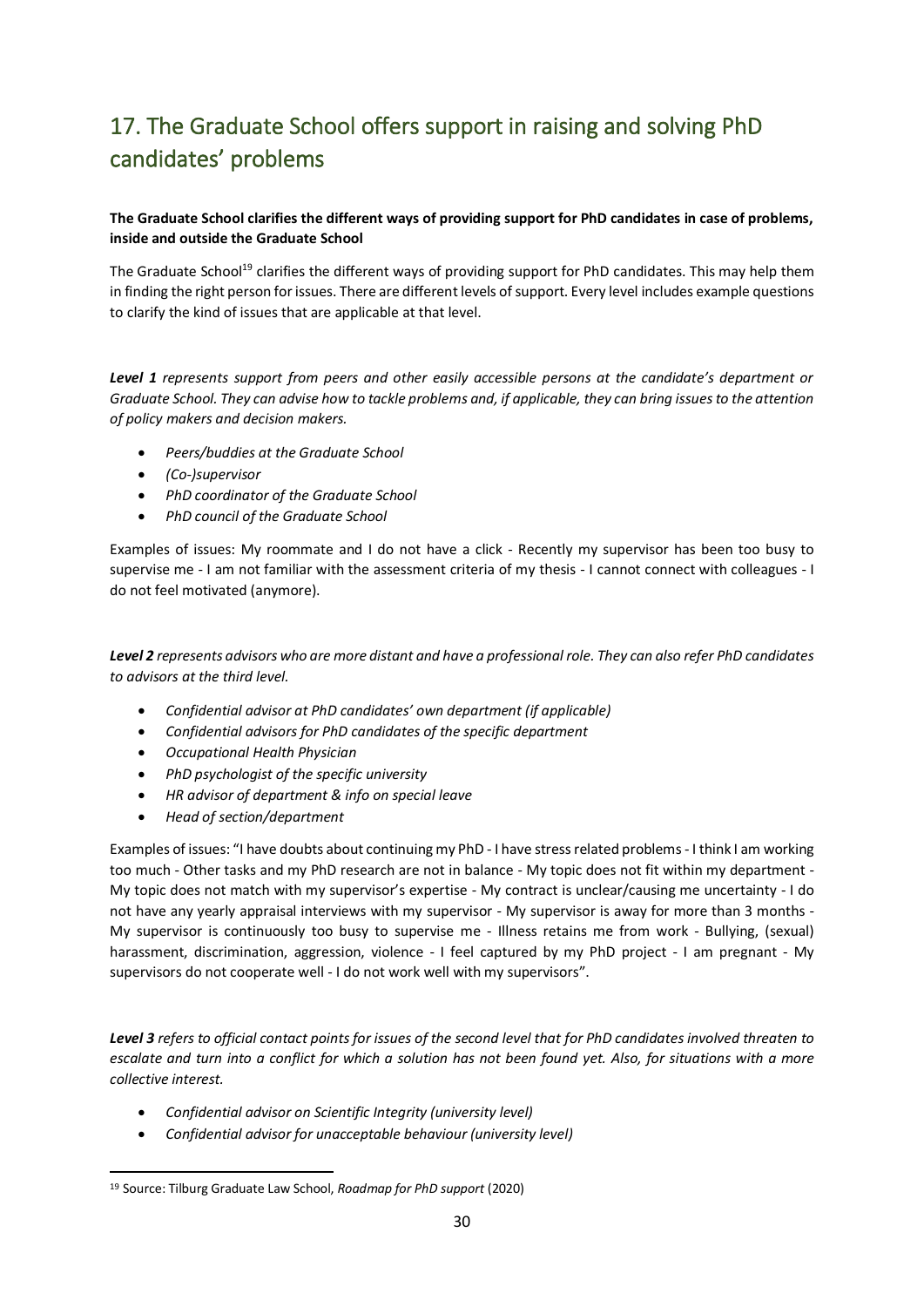- *Ombudsperson (to be appointed in every university according to the CLA).*
- *Director of Graduate School*
- *Dean of Graduate School*

*Examples of issues: "I am wrongly being accused of something - I am involved in a work-related conflict - I witnessed or suspect (scientific) fraud - I feel tense or unsafe as a result of organizational developments – Whistle blowers' situations".*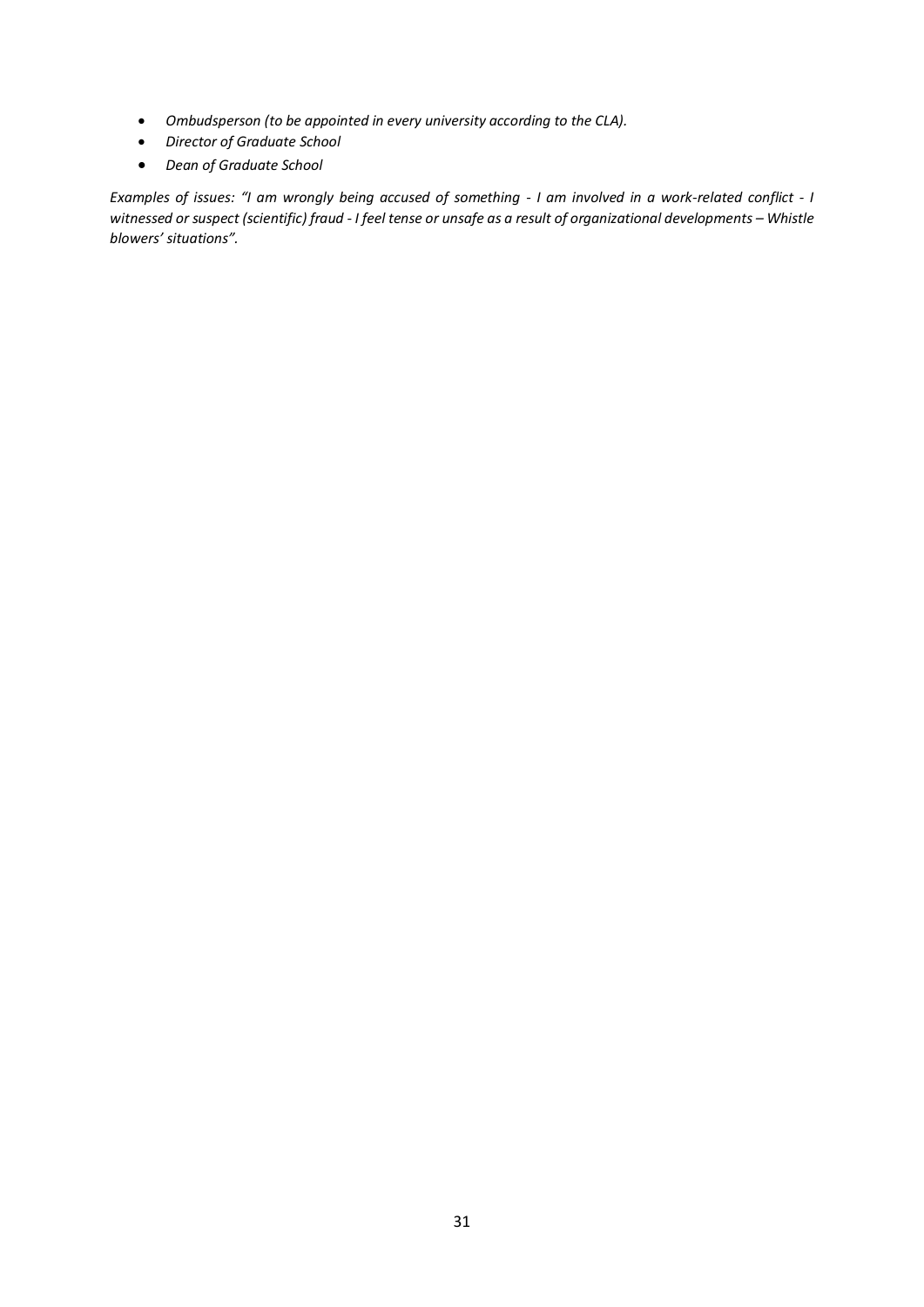# <span id="page-31-0"></span>18. The Graduate School's coordinator has an exit interview with each PhD candidate whose PhD project comes to an end

**1. The coordinator of the Graduate programme has an exit interview with each PhD candidate who leaves the PhD program.** 

### **2. Special attention is given to those PhD candidates who leave without a completed thesis.**

**Purpose** of the interview is to:

- demonstrate the Graduate School's involvement in the completion of the PhD thesis;
- underline the importance the Graduate School places on completion;
- investigate whether the Graduate School, in addition to the supervisor, can do something extra to promote the completion of the thesis;
- map the situation. Is timely completion threatened? Caused by what? Or is everything going smoothly? Then we would like to hear more about it so that we can get a better grip on success factors.
- gain insight into the lines and patterns of PhD programmes that are not yet on the point of completion when the PhD candidate leaves the PhD programme (to take preventive measures for PhD candidates who are still working in the PhD programme).

**Structure** of the interview<sup>20</sup>:

- **Opening**. Explanation of the purpose of the interview. Explaining that the coordinator wants to discuss several issues, but of course will offer plenty of room to discuss points that the PhD candidate wants to raise. We are not only concerned with problems. The PhD candidate can also be someone who quickly completes the thesis. We also want to hear more about that.
- **Situation** regarding the thesis
- **Issues that could hinder completion**, or already have led to stagnation**.** For example: research intrinsic complications, lack of material or research data, relationship with the supervisor, labour conditions and private circumstances, personal skills issues, lack of knowledge, motivation, exaggerated ambitions, or expectations.
- **Core questions**. Does the candidate want to complete the thesis? How important is completion to the candidate?
- **After the interview**: coordinator and PhD candidate exchange major conclusions in writing.

<sup>20</sup> Format exit interview used at Tilburg University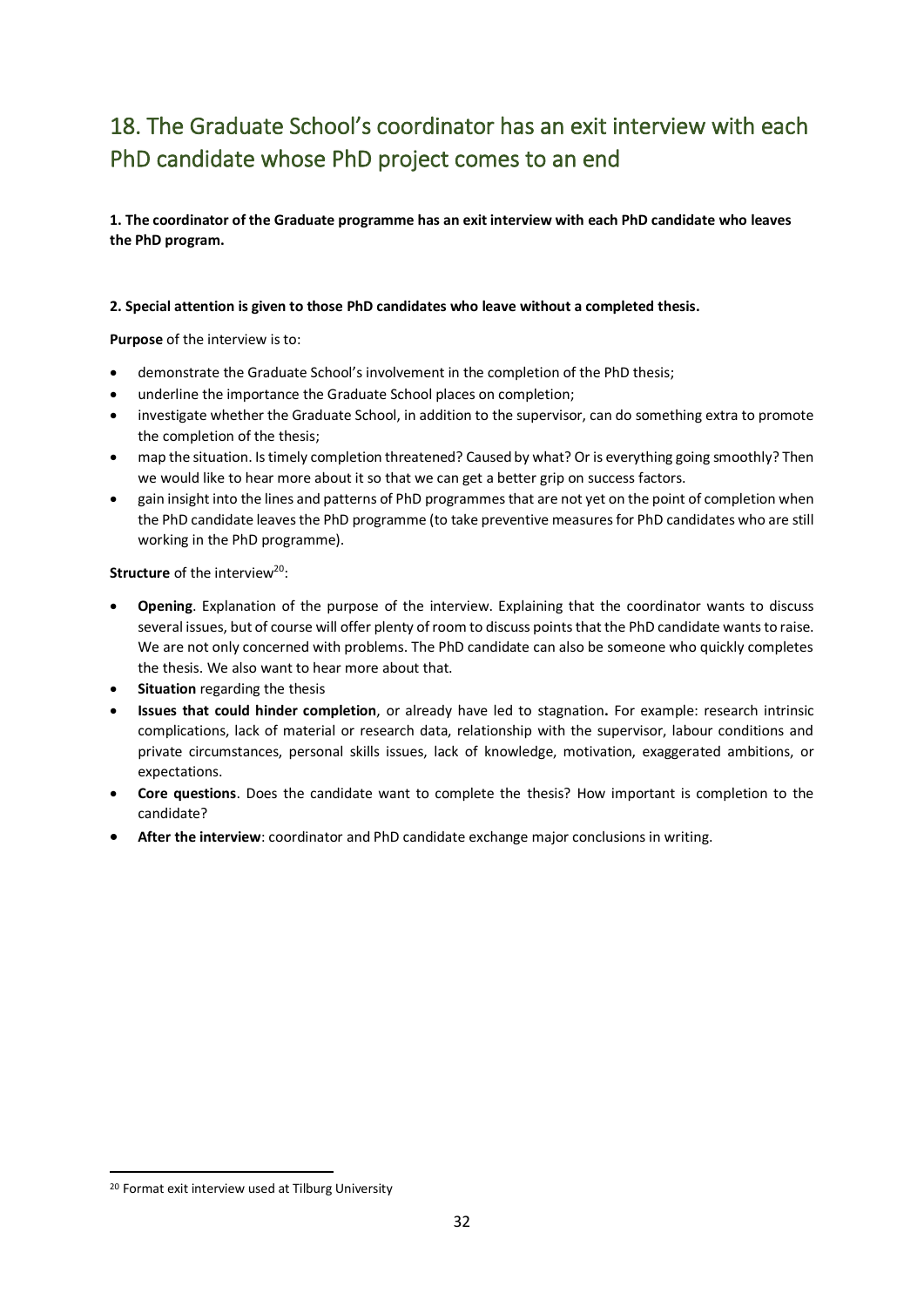# <span id="page-32-0"></span>19. The Graduate School pays extra attention to chronic exceeding of the time available for the PhD project<sup>21</sup>

# **1. If exceeding the time available for finishing the PhD thesis is a structural problem, the Graduate School will periodically investigate the causes of this problem.**

Special attention goes to:

- too a heavy burden caused by teaching tasks and/or supervising BA and MA students;
- the connection between delay and substantive research problems;
- the role of postponing decisions regarding core elements of the PhD project;
- the lack of a leading research question and a deferred theoretical perspective;
- the strategy vis à vis the introduction of the thesis: postponing instead of writing an early first version, serving as a compass and reference point;
- writing in line with the developments of the subject (at the risk that the writing never stops) ;
- missing skills or insights;
- problems with structuring the research; and
- problems with the supervision.

### **2. The Graduate School supports PhD candidates who are dealing with an extended PhD process.**

Think of:

- mapping the motivation of the PhD candidate and the situation of the dissertation does the PhD candidate still want to obtain a PhD?;
- planning support for the remaining work;
- clarifying requirements and possible downsizing options in connection with the thesis;
- investigating whether required research and study skills are available; and
- brainstorming about the supervision.

#### **3. The Graduate School pursues an active policy to prevent PhD projects from being delayed.**

For example, by:

- preventing postponement of core decisions;
- checking research skills at an early stage;
- attention to planning from day one;
- pointing out a joint responsibility of PhD candidates and supervisors for timely completion;
- organizing a progress assessment at the end of the second year: delay and exceedance are then already visible; and
- holding an exit interviews and ensuring continuation of Graduate School support.

<sup>21</sup> Source: *http://www.phdcentre.eu/inhoud/uploads/2018/02/VerslagprojectLangpromoveerders.pdf*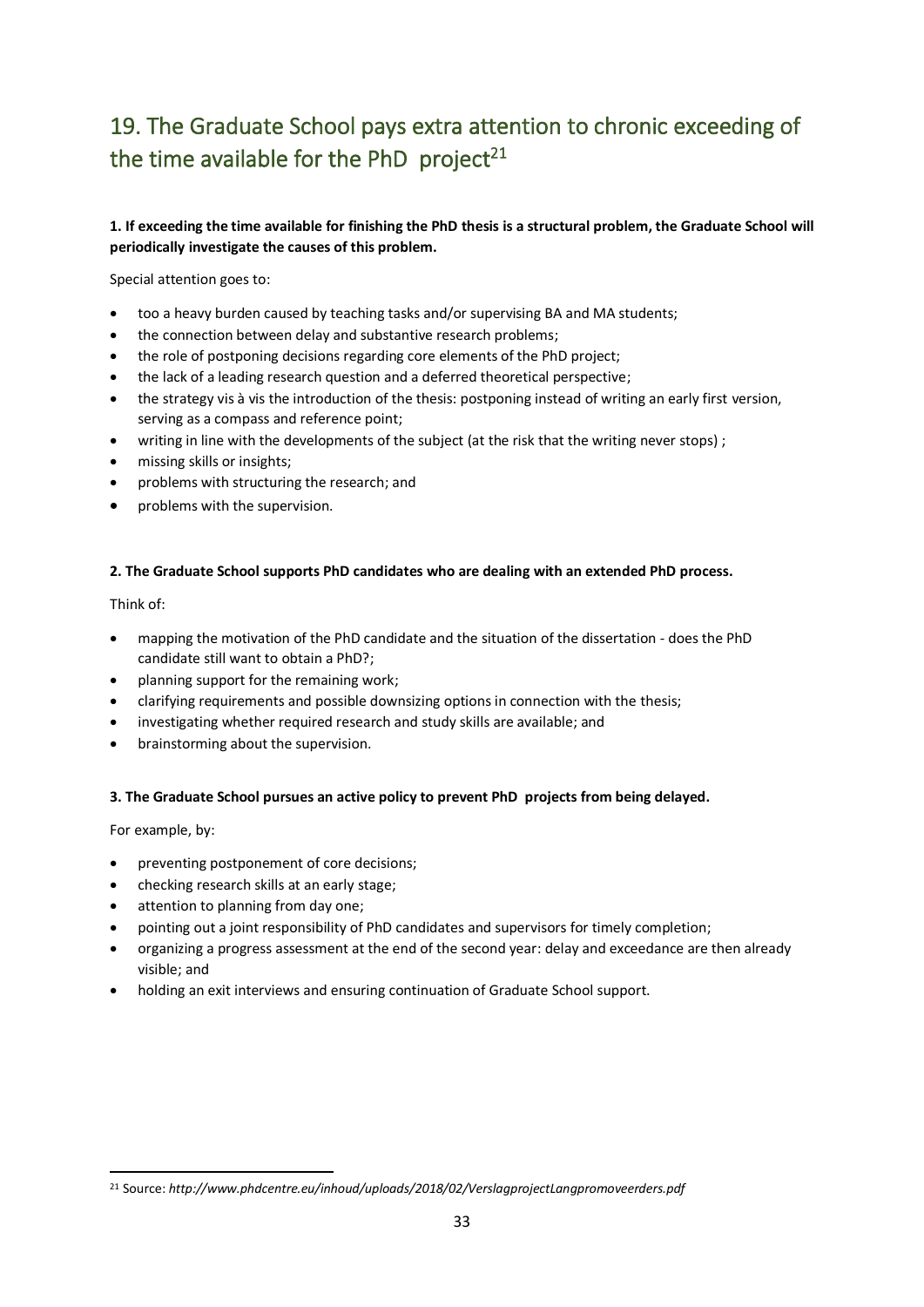# <span id="page-33-0"></span>20. The Graduate School provides adequate work facilities, including workspace and finances for following and providing education and conference attendance

### **PhD candidates who are employed or on a grant/scholarship have access to:**

- a workplace within the university;
- equipment;
- a budget for travel and conference visits;
- a training budget for personal development;
- a research budget; and
- library facilities.

In case of these categories of PhD candidates, the Graduate School or the financing organization provides extended funding for the PhD trajectory in the case of pregnancy and parental leave, illness, and research stagnation due to causes beyond the control of the PhD candidate.

### **External PhD candidates:**

- have access to library facilities;
- can participate free of charge in the PhD course programme; and
- are supported in raising funds for:
	- o travel and conference visits;
	- o equipment (if applicable);
	- o the research (if applicable).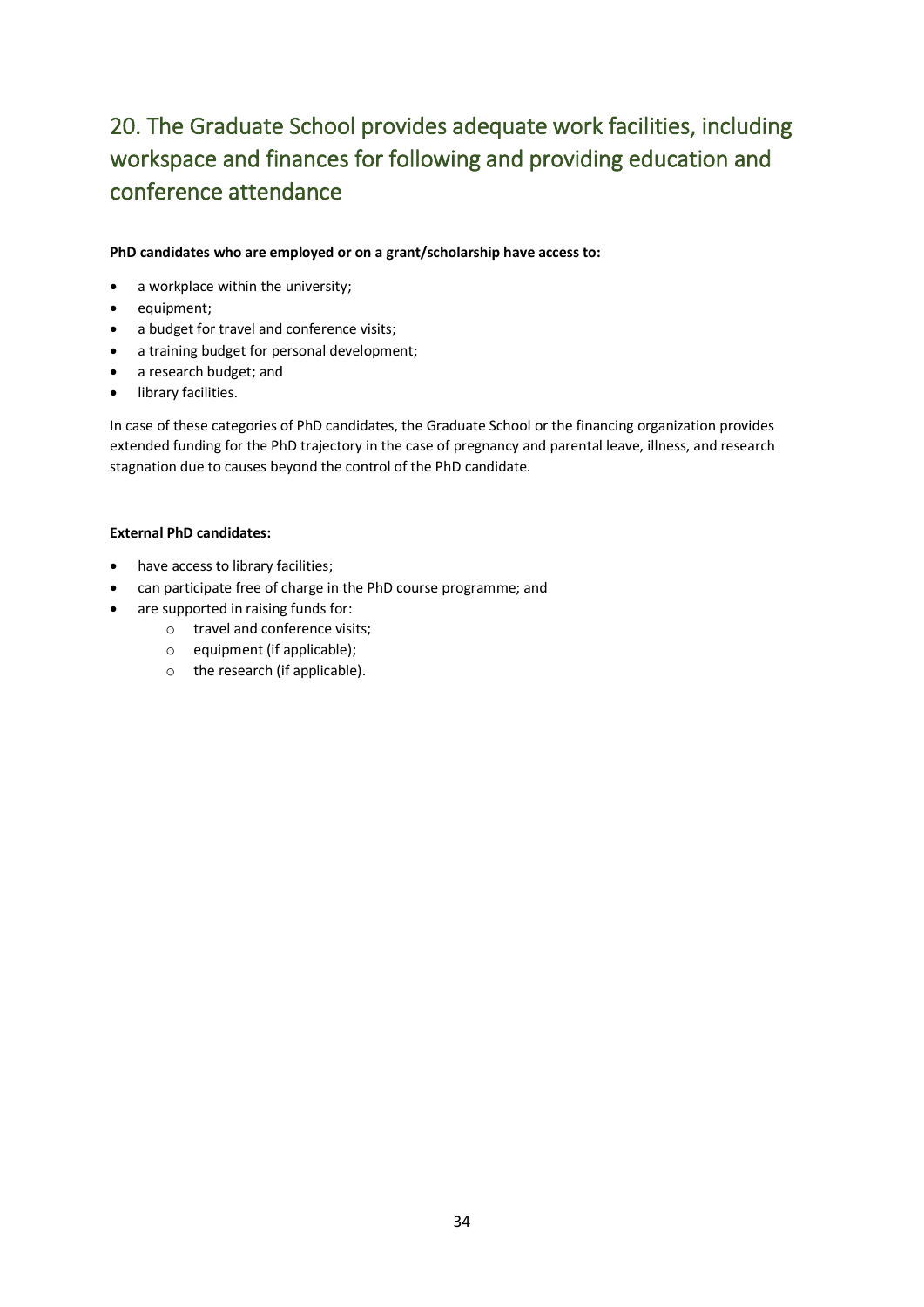# <span id="page-34-0"></span>21. The Graduate School periodically conducts research among PhD candidates and supervisors into the qualities of the PhD programme and points for improvement

**1. Periodic research among PhD candidates and supervisors is carried out once every three years.**

**2. In any case, such research will pay attention to the following points** *<sup>22</sup>*

### • **Personal background PhD candidate:**

- $\checkmark$  month and year of birth
- ✓ gender
- ✓ nationality
- ✓ highest degree obtained before start of PhD programme

# • **Start of the PhD project:**

- ✓ year and month of start of PhD research
- $\checkmark$  duration of PhD project as agreed upon at the start
- $\checkmark$  number of hours a week to work on PhD project, according to contract or training and supervision plan
- ✓ in average week, number of hours worked on PhD project
- ✓ salary, funding and/or hours to conduct PhD research
- ✓ presence of employment or grant/scholarship contract at the start
- ✓ kind of employment or grant/scholarship contract at the start
- ✓ UFO code (academic job classification)
- ✓ full-time or part-time contract
- $\checkmark$  kind of funding of the PhD project
- ✓ location where PhD research is carried out (faculty or academic domain)
- ✓ source of funding for PhD project

#### • **Research environment**

- ✓ kind of facilities candidate can dispose of such as workplace, computer and software, research facilities (e.g. lab, instruments, field work, databases), access to library (e.g. journals, books, and other information)
- $\checkmark$  adequacy of facilities
- $\checkmark$  participation in research community when working on PhD project

# • **PhD Supervision**

- $\checkmark$  composition of supervision team
- ✓ scientist who supervises candidate most of the time (i.e., the daily supervisor)
- ✓ number of hours of supervision received in average week
- $\checkmark$  satisfaction with nature, quality, frequency, and timeliness of the supervision
- $\checkmark$  annual evaluation meeting and monitoring meeting
- **PhD Education and training**
	- $\checkmark$  access to education activities

<sup>22</sup> Primary source of information: Netherlands PhD Experience survey 2.5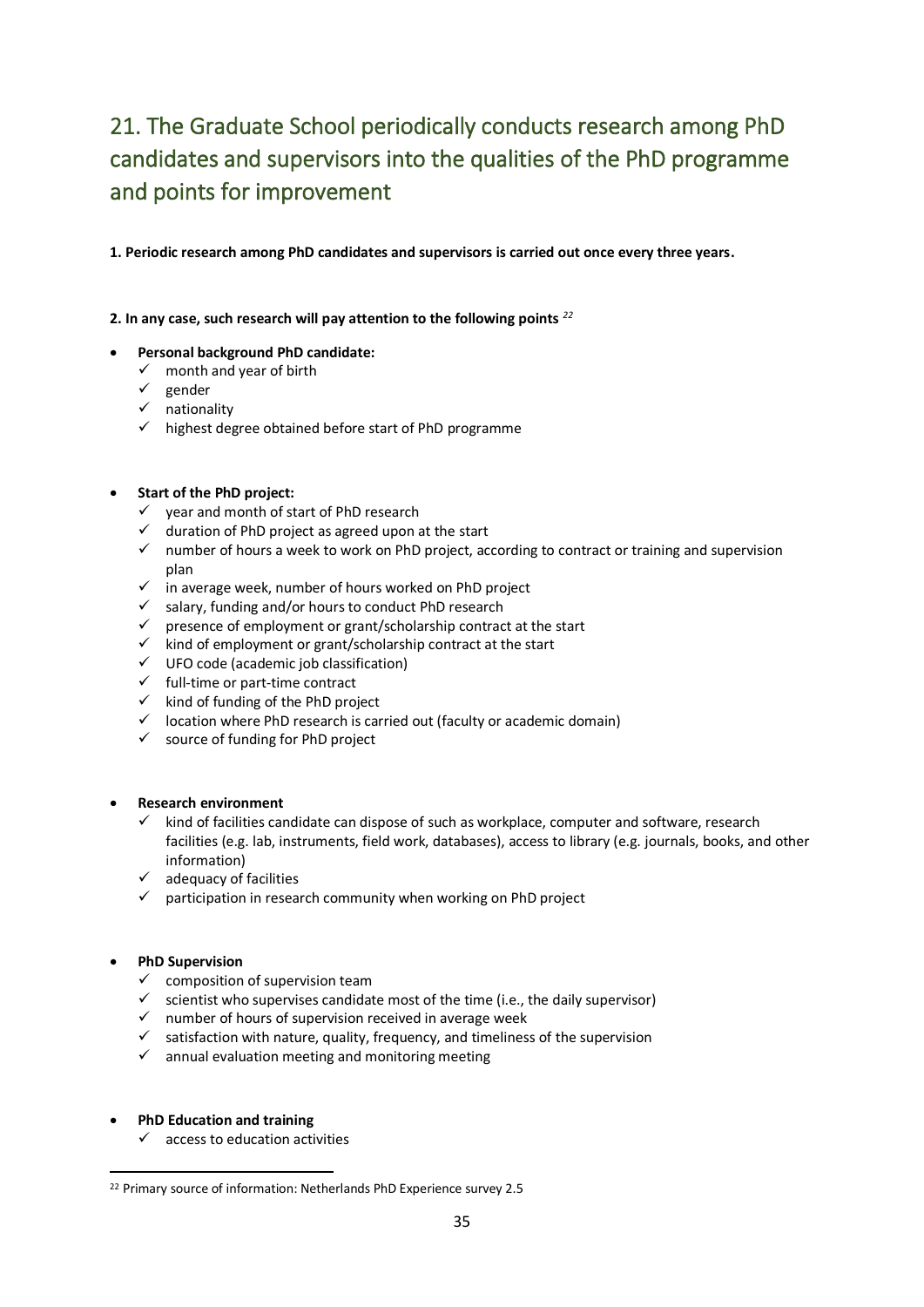- $\checkmark$  obligatory courses as part of the PhD educational training
- ✓ sufficient time to participate in courses, seminars, conferences, and other education activities
- ✓ satisfaction with the educational activities on offer at university and/or in the (national) Graduate School
- $\checkmark$  contribution of educational activities to PhD completion
- $\checkmark$  support by supervisors regarding participation in educational activities
- ✓ satisfaction as regards post-PhD career orientation

### • **Teaching tasks and other duties**

- $\checkmark$  educational duties and/or supervising BA/MA students
- $\checkmark$  number of hours per week, on average, spend on educational tasks and supervision of students

### • **Support structures and processes**

 $\checkmark$  familiarity with organisations at the university (relevant to PhD candidates)

### • **PhD Progress and well-being**

- $\checkmark$  being on schedule with candidate's planning
- ✓ length of expected delay
- ✓ workload or time pressure in PhD project
- $\frac{1}{2}$  impact of PhD project on well-being
- $\checkmark$  familiarity with PhD support organisations at the university
- $\checkmark$  knowledge of availability of counsellors in case of problems (e.g., related to well-being or problems with supervisor)

# • **Finishing PhD project**

- $\checkmark$  discussion of the scientific requirements as regards the PhD thesis
- $\checkmark$  clarity of those requirements

#### • **Future career PhD candidate**

- $\checkmark$  career perspectives aspired after graduation
- $\checkmark$  sector of career perspectives after completing PhD research

#### **3. Specification of primary supervisor's qualities needs to be considered.**

There are good reasons to investigate the qualities of the supervision in more detail as proposed in the Netherlands PhD experience survey 2020. This is in line with a lot of international research and Dutch examples. A good example is the survey report supervision quality from Zurich University. A survey among PhD supervisors will thus provide much more specific information about the qualities of the supervision and opportunities for improvement<sup>23</sup>.

Supervision qualities that can be incorporated in the survey are: supervisor's trust in candidate's abilities – giving space to candidate to choose his or her own direction – enthusiasm – discussion of mutual expectations – asking questions that trigger new perspectives on the project – promoting contacts with peers and colleagues in the field – providing information on Graduate School guidelines – encouraging to present work at research forums – timely response in case of questions and work to be discussed – showing respect – support in maintaining focus on research objectives – constructive support as regards writing research texts – offering constructive feedback

<sup>23</sup> *Survey Report Supervision Quality, Zürich University*, 2017. http://www.phdcentre.eu/inhoud/uploads/2020/04/PhDsurvey-Z%C3%BCrich-2020.pdf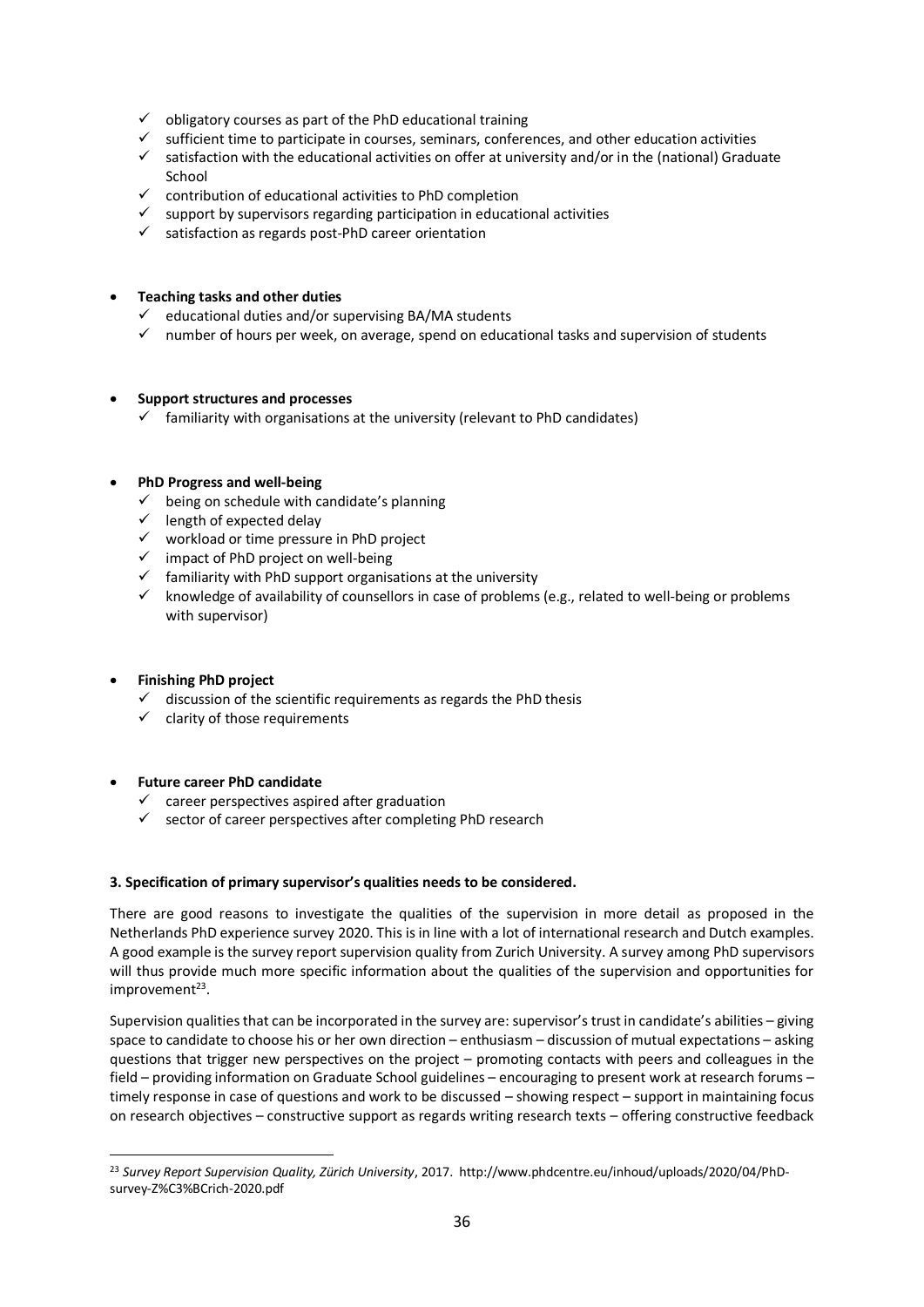– guidance in search for relevant literature – availability – regularly monitoring progress – discussion of the expected product and scope of thesis (articles, book) -support in defining research scope – swift action when candidate gets 'stuck'- advocating for candidate's needs and interests – up to date expertise on the topic of research – good advice on work planning – helpful advice on research design and methodology – support in making plans for the near future (after thesis) – courage to intervene in project in case of problems that are very difficult to solve for the candidate – discussion of the assignment of co-authorships of candidate's articles.

### **4. An update of the questionnaire due to the COVID-19 pandemic and its consequences is recommendable.**

Questions that may be added during this period may focus on:<sup>24</sup>

- impact of pandemic on ability to submit PhD thesis on time and remediation measures to overcome planning problems;
- impact of the COVID-19 pandemic on daily working activities:
- need of an extension of PhD process due to the impact of the COVID-19 crisis;
- expected support to ask for an extension of the deadline of the PhD thesis:
- financial concerns due to the COVID-19 pandemic because there is lack of clarity about labour contract or scholarship terms;
- consequences of giving support to partner, family, friends, or neighbours who have health issues;
- knowledge on supervisor's side as regards informal care before and/or during the COVID-19 pandemic given by PhD candidate;
- kind of agreements made with supervisor to be able to give informal care;
- considerations as regards stopping with the PhD research during the COVID-19 pandemic;
- health issues during the COVID-19 pandemic.

### **5. Neglected but recommendable: consultation of PhD supervisors.**

- A growing number of Graduate Schools question PhD candidates about many aspects of their PhD trajectory. However, the number of Graduate Schools that ask their supervisors for their opinion on the organization of the PhD programme, the quality of the candidates hired, their own needs for peer support, and the tensions that may arise in supervision teams is almost negligible.<sup>25</sup>
- By a simultaneous consultation of PhD candidates and supervisors, it becomes possible to see on which aspects the two groups reached the same judgment and where short circuits occurred.

<sup>24</sup> CWTS, *COVID 19 Health and Care Survey*, 2020

<sup>25</sup> (2008) *De Kwaliteit van de Promotiebegeleiding bij het Onderzoeksinstituut Geschiedenis en Cultuur* (UU).

http://www.phdcentre.eu/inhoud/uploads/2018/02/RapportDekwaliteitvanpromotiebegeleidingbijOGC5-11-08def.pdf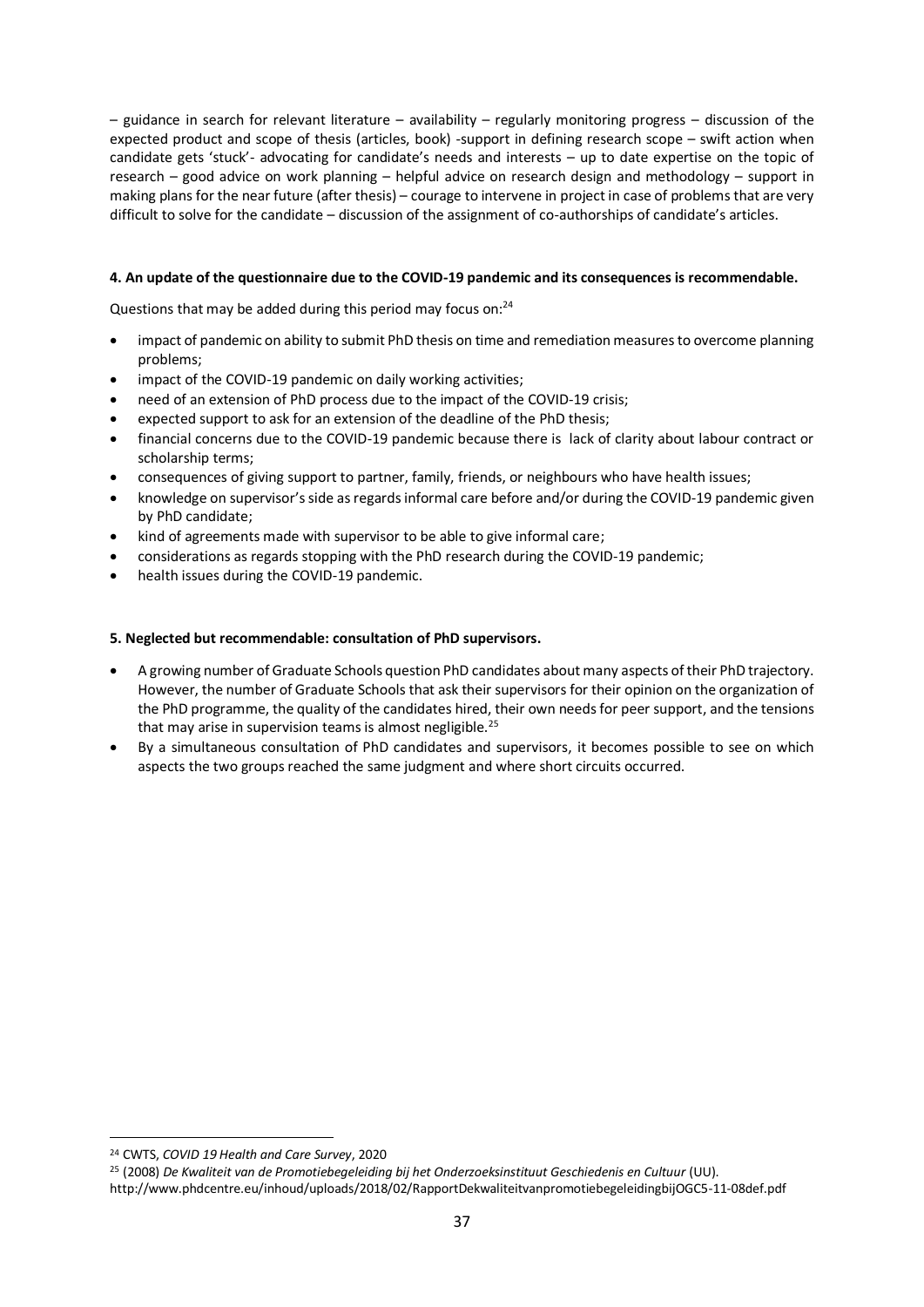# <span id="page-37-0"></span>22. Graduate School and PhD programme are evaluated periodically

### **1. The evaluation is led by the Strategy Evaluation Protocol (SEP) 2021–2027.**

Every six years, the functioning of the Graduate School is evaluated by an external and international committee. The procedure is laid down in the VSNU Strategy Evaluation Protocol.<sup>26</sup>

In practice, not the Graduate School is evaluated but the respective research units. The PhD programme is one of the 4 specific aspects in such a review. Therefore, so to speak, the Graduate School is constantly reviewed as part of the various units of the university. In exemplary cases, for example Twente University, there are guidelines about the setup and achievements of the Graduate School. Research units can highlight their own PhD population (e.g., in comparison with the statistics of the whole Graduate School and other research units).

### **2. The subjects of the evaluation of PhD policy and training are laid down in the same protocol<sup>27</sup> .**

- The supervision and instruction of PhD candidates, including PhD education at relevant institutional Graduate School(s) and (national) research school(s)
- Proper functioning of the quality assurance system
- PhD training, mentoring, and coaching
- The institutional context of the PhD programmes
- The PhD programme content and structure,
- The selection and admission procedures for PhD candidates,
- The position of PhD candidates and PhD training in the unit's research
- The supervision of PhD candidates
- The effectiveness of the Training and Supervision Plans,
- The guidance of PhD candidates towards the job market
- Duration success rate of the program
- Exit numbers and career prospects for PhD candidates.

# **3. Preferably, the PhD programmes in the same discipline are evaluated in a national comparative and open procedure.**

# **4. In preparation for this external evaluation, the Graduate School prepares a self-evaluation every three years.**

Possible topics in self-evaluation reports are:

- Institutional and financial context;
- The composition of the PhD community:
- The PhD programme: content and structure;
- The selection and admission procedures;
- Supervision of PhD candidate;
- The career of PhD recipients;
- Duration and the success rate of the PhD programmes;
- Quality assurance of PhD programmes, supervision, and PhD research.

<sup>26</sup> https://www.vsnu.nl/files/documenten/Domeinen/Onderzoek/SEP\_2021-2027.pdf

<sup>27</sup> idem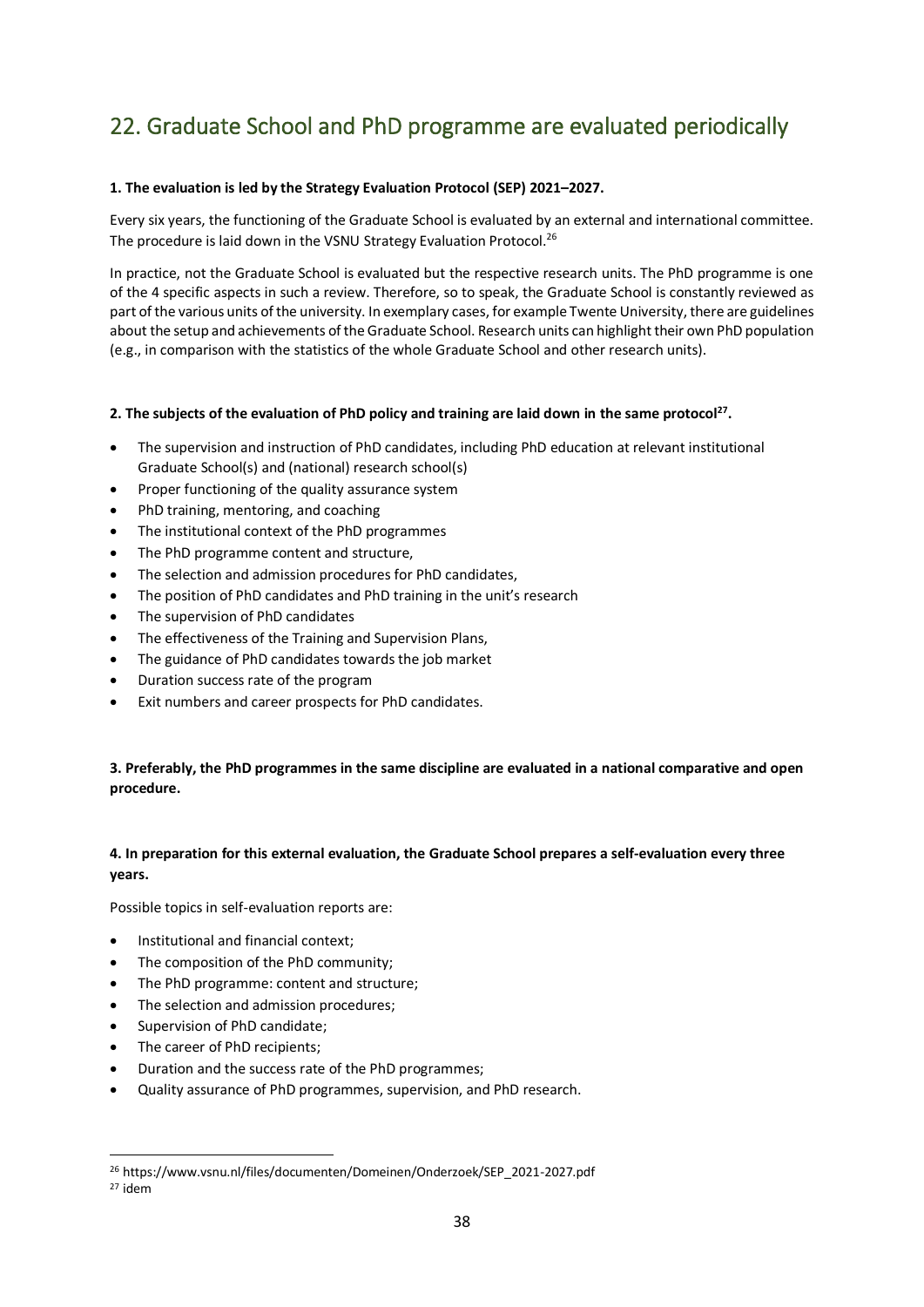Possible annexes are:

- Current educational programme of the Graduate School;
- Selection and admission procedures;
- PhD Supervision and Training Plan and annual interview forms (incl. go/no-go);
- Risk Inventory PhD Projects;
- Programmes for professionalizing the supervision;
- Labour market position of recent graduates;
- Completion rates the details;
- Internal Quality Assurance procedures and the PhD Program.

**5. In the self-evaluation process, the Graduate School may apply the format of a SWOT analysis (strengths, weaknesses, opportunities, and threats)<sup>28</sup>**

<sup>28</sup> Sonneveld, H. *SWOT analysis doctoral environment* 2020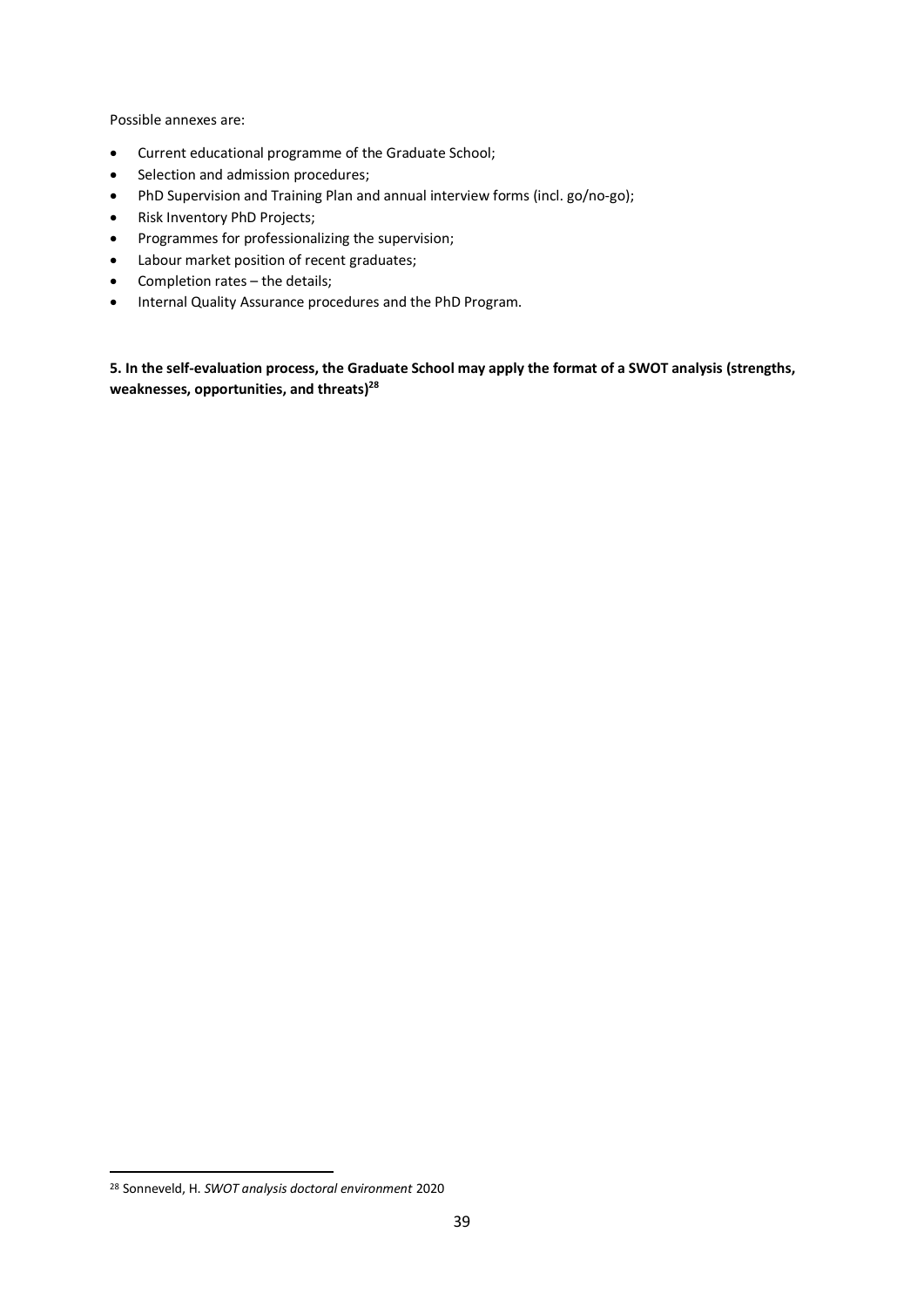# <span id="page-39-0"></span>About the Authors



**Hans Sonneveld** has been a specialist in the field of doctoral studies for 35 years. During his graduate school managing directorship, he wrote his dissertation: *PhD supervisors, PhD candidates and the Academic selection - The collectivization of the Dutch PhD system*. He advised faculties on their doctoral policy and provided training for PhD supervisors at home and abroad. Research remained a core activity. He conducted PhD surveys, studied rejected dissertations and very delayed PhD trajectories, investigated the quality of the Dutch graduate schools, and did research on the quality of supervision at various universities. He is currently finalizing a handbook for PhD supervisors and graduate schools: *The Art of Writing a PhD Proposal - A Handbook to Facilitate the Transition from MA Student to PhD Candidacy*. The book is based on five years of supporting and teaching Research Master students when writing a PhD proposal.



**Hannerieke van der Boom** is currently working at the *Research Policy Office* at Amsterdam UMC and provides policy advice to researchers working on health care topics. Her focus areas are Talent & Career policy, Recognition & Rewards, and Gender & Diversity. From 2009 to 2021, she both worked as *Faculty policy advisor PhD affairs* at the Research Office of the Faculty of Health, Medicine & Life Sciences and as *PhD coordinator* for the School for Public Health and Primary Care (CAPHRI) at Maastricht University. In these roles, she provided policy advice on all matters related to PhD projects to the Faculty and Graduate School Board. She also set up a registration and monitoring system for PhD candidates and their supervisors, *'PhD TRACK'*, which was also implemented at other Faculties at Maastricht and other Dutch Universities. She initiated improvements to enhance the quality of PhD-related organisational processes, the well-being of PhD candidates and implemented a 'Basic Qualification Supervision' course for supervisors. She also provided personal advice in case of problems experienced by PhDs and encouraged them to think about their future careers.



Paul van Dijk worked from 1987 to 2012 at (what is presently known as) the faculty of Geoinformation Science and Earth Observation (ITC) of the University of Twente as assistant professor and later as education programme director (both in Earth Sciences) and lastly as Head of Research ITC. He joined the *Twente Graduate School in* 2012 (since 2015 in the position of *director*) and was involved in the areas of: graduate policy formulation and implementation, development of a PhD Charter stipulating the rights and obligations of all PhD candidates and PhD supervisors, implementation of a doctoral monitoring system for all (types of) PhD candidates, shaping the doctoral education programme and its quality assurance, introducing academic integrity for all PhD candidates, investigating and stimulating PhD wellbeing, and development of joint- and double PhD agreements. Nationally, he